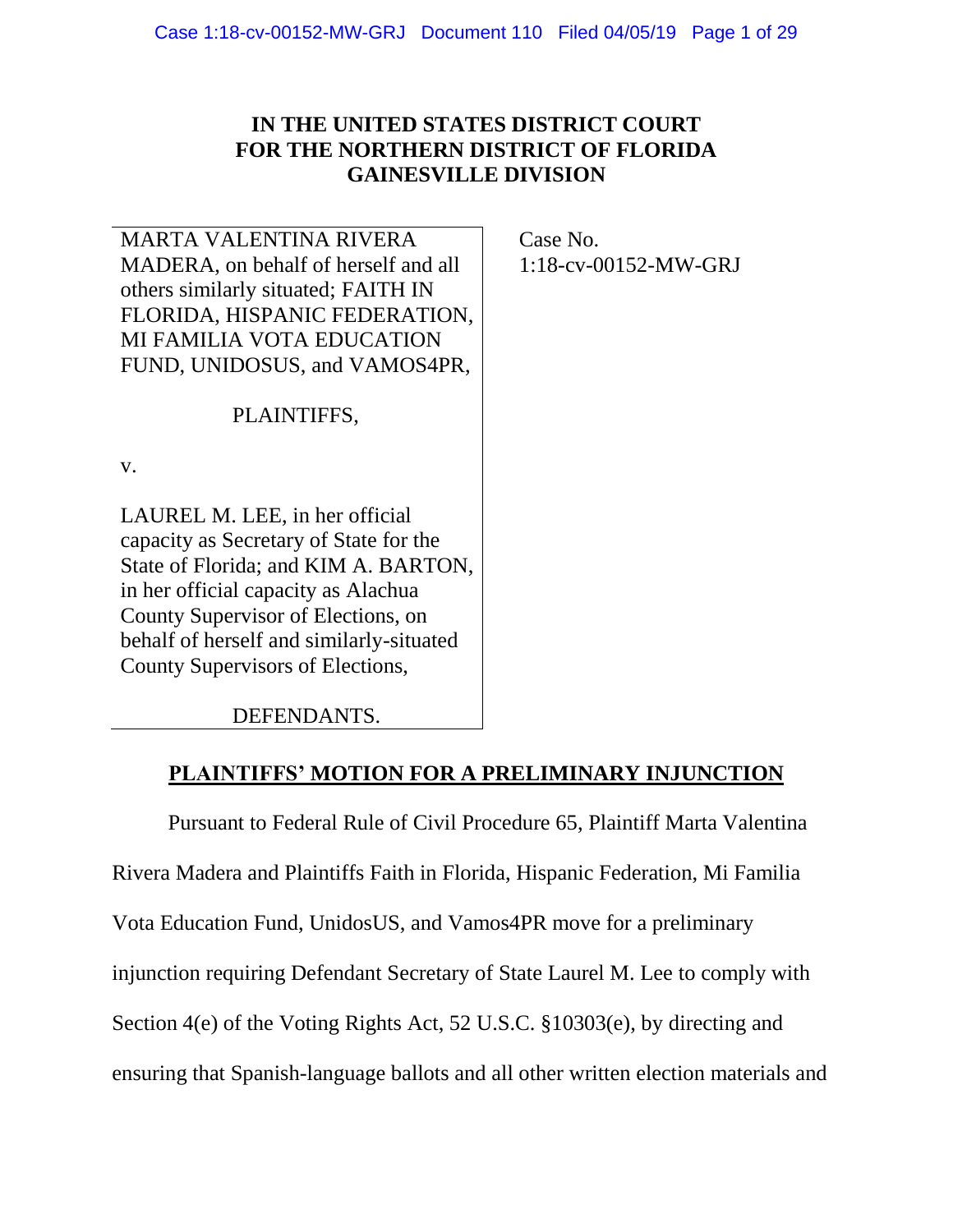Spanish-bilingual oral election and voting assistance are made available in the following 32 counties for all upcoming elections from August 1, 2019 through the resolution of this litigation: Alachua County; Bay County; Brevard County; Charlotte County; Citrus County; Clay County; Columbia County; Duval County; Escambia County; Flagler County; Hernando County; Highlands County; Indian River County; Jackson County; Lake County; Leon County; Levy County; Manatee County; Marion County; Martin County; Monroe County; Okaloosa County; Okeechobee County; Pasco County; Putnam County; St. Johns County; St. Lucie County; Santa Rosa County; Sarasota County; Sumter County; Taylor County; and Wakulla County (collectively, the "Counties").

Plaintiffs' requested relief is set forth in full in the Proposed Order accompanying this motion. In summary, Plaintiffs seek an order preliminarily enjoining Defendant Secretary Lee to issue directives and take all other measures necessary to ensure that all election materials in the Counties—including but not limited to paper ballots, voting machine ballots, sample ballots, absentee ballots and envelopes, voting guides, voting instructions, polling place signage, electionrelated websites, and registration materials—are provided in Spanish as well as English and to ensure that bilingual workers provide oral assistance with voter registration, absentee voting, and voting at early voting sites and polling places for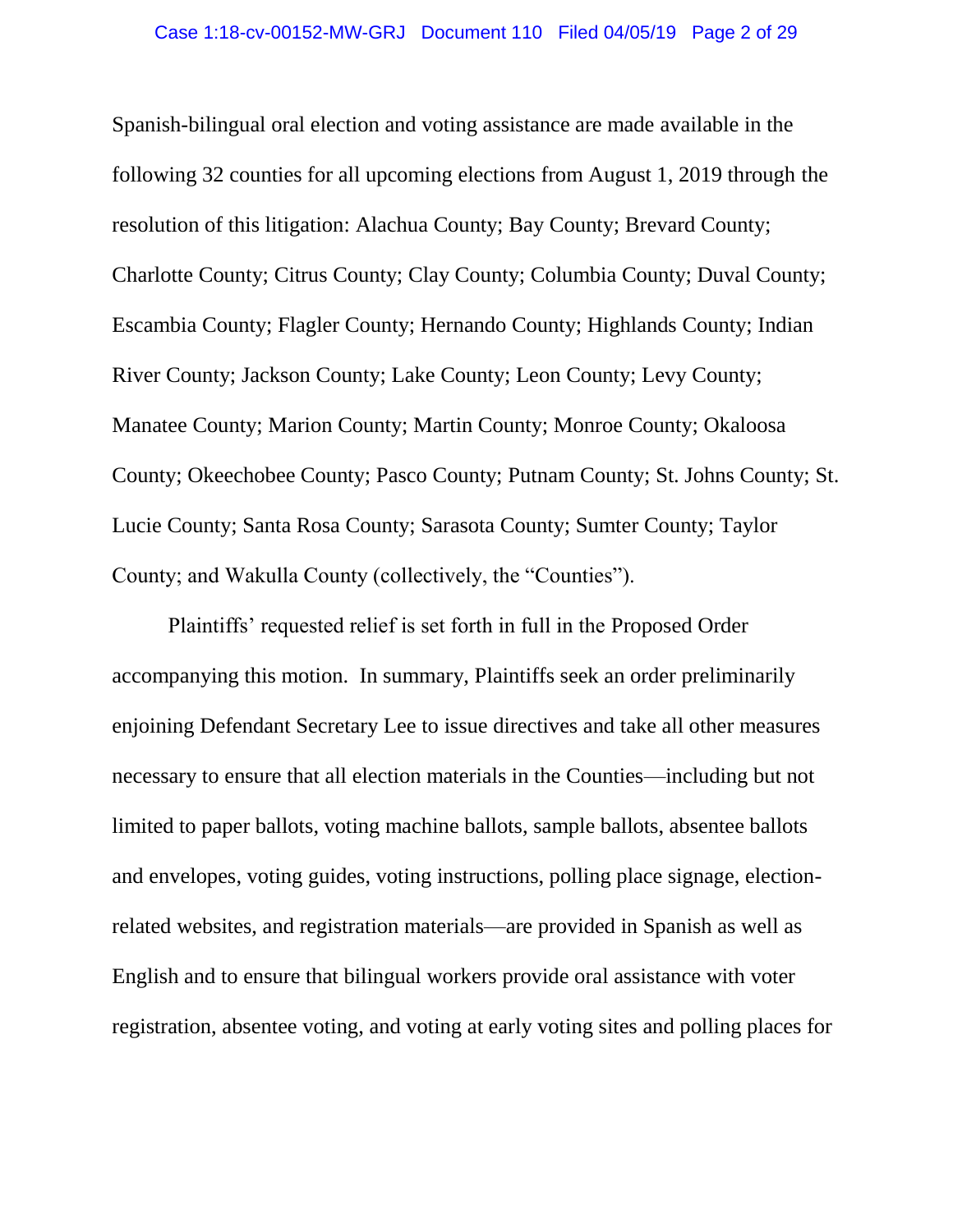all upcoming elections on and after August 1, 2019 until this case is finally resolved.

Plaintiffs' motion is based on this motion; the attached memorandum; the accompanying proposed order; the accompanying declarations of Dr. Daniel A. Smith, Corinne Johnson, and Peter Mason; the Notice of Compliance filed by Defendant Secretary of State Laurel M. Lee on February 28, 2019, ECF Nos. 105, 105-1 through 105-2; the materials provided in support of Plaintiffs' August 16, 2018 motion for a preliminary injunction, ECF Nos. 2-2 through 2-10, 3, 3-1 through 3-46, 45, 45-1 through 45-12, 46, 46-1 through 46-10, 47, 47-1 through 47-21, 48, 48-1, 54; the materials provided in support of Plaintiffs' November 4, 2018 emergency motion for immediate relief requiring compliance with preliminary injunction, ECF Nos. 78, 78-1 through 78-3; and the materials provided in support of Plaintiffs' November 16, 2018 reply in support of Plaintiffs' motion for certification of a defendant class, ECF Nos. 83 and 83-1.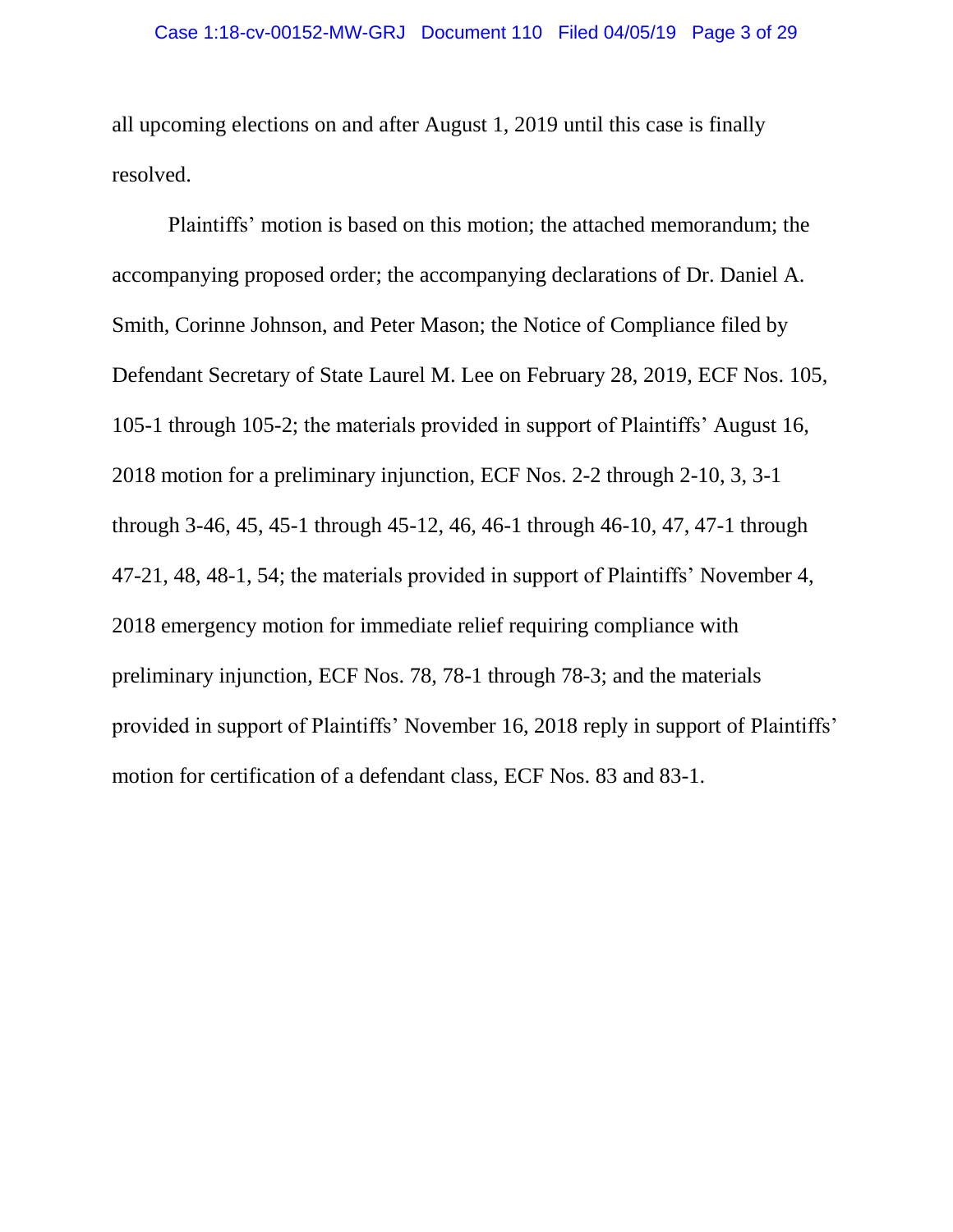# **MEMORANDUM IN SUPPORT OF MOTION FOR A PRELIMINARY INJUNCTION**

# **TABLE OF CONTENTS**

| I.  |                                                                            |                                                                                                                              |                                                            |  |  |
|-----|----------------------------------------------------------------------------|------------------------------------------------------------------------------------------------------------------------------|------------------------------------------------------------|--|--|
| II. |                                                                            |                                                                                                                              |                                                            |  |  |
|     | A.                                                                         | The Court's Prior Rulings on Preliminary Injunctive Relief2                                                                  |                                                            |  |  |
|     | <b>B.</b>                                                                  |                                                                                                                              |                                                            |  |  |
|     |                                                                            |                                                                                                                              |                                                            |  |  |
|     | Plaintiffs Are Entitled to Further Preliminary Injunctive Relief for<br>A. |                                                                                                                              |                                                            |  |  |
|     |                                                                            | 1.                                                                                                                           |                                                            |  |  |
|     |                                                                            | 2.                                                                                                                           | Plaintiffs will suffer irreparable harm without injunctive |  |  |
|     |                                                                            | 3.                                                                                                                           |                                                            |  |  |
|     |                                                                            | 4.                                                                                                                           |                                                            |  |  |
|     | <b>B.</b>                                                                  | Injunctive Relief Should Ensure That Puerto Rico-Educated Voters<br>Can Exercise Their Right to Vote Effectively in Upcoming |                                                            |  |  |
|     |                                                                            |                                                                                                                              |                                                            |  |  |
|     |                                                                            | 1.                                                                                                                           |                                                            |  |  |
|     |                                                                            | 2.                                                                                                                           |                                                            |  |  |
|     |                                                                            | 3.                                                                                                                           |                                                            |  |  |
|     |                                                                            | 4.                                                                                                                           |                                                            |  |  |
|     |                                                                            |                                                                                                                              |                                                            |  |  |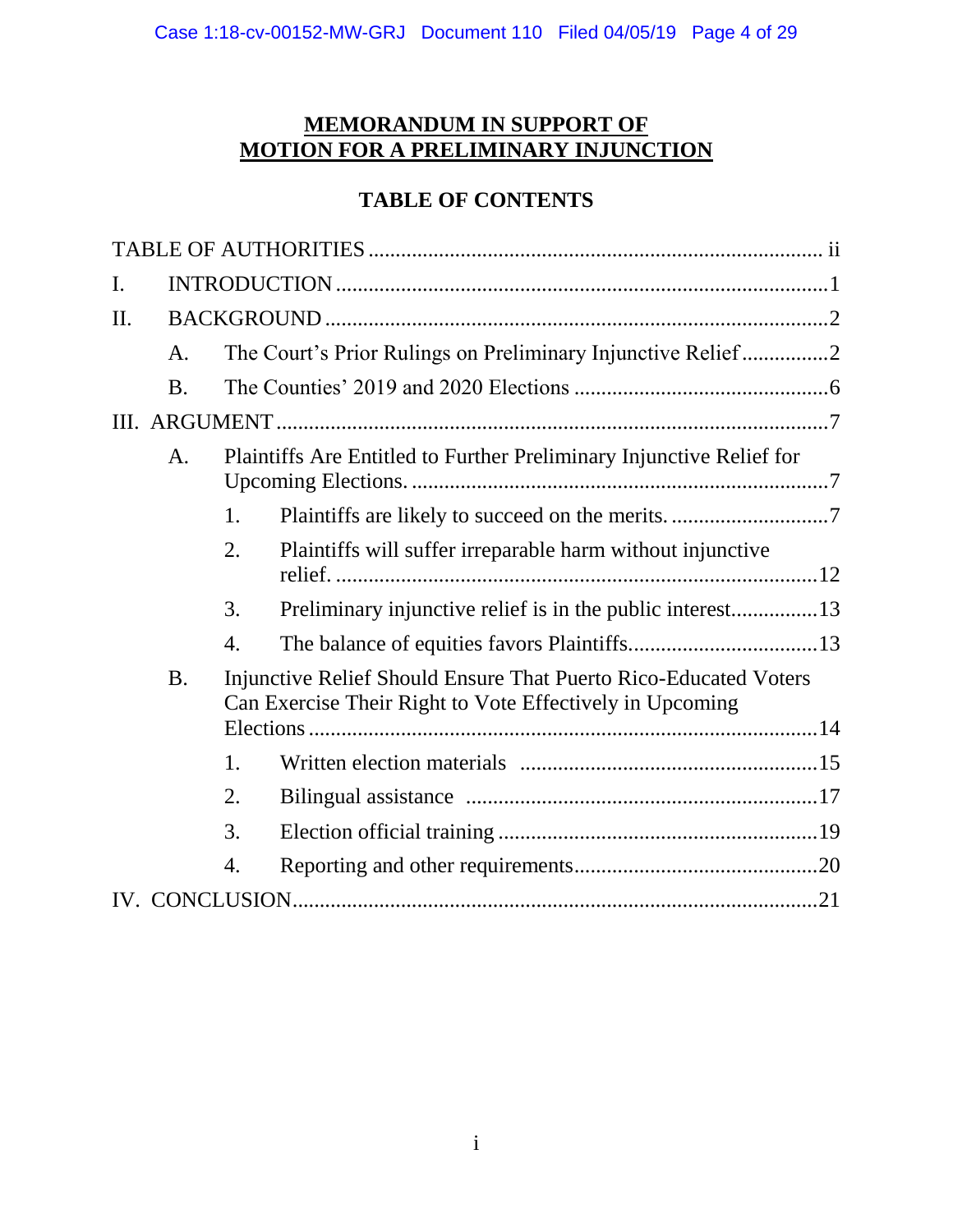# **TABLE OF AUTHORITIES**

# **Cases**

| Action NC v. Strach,                                      |
|-----------------------------------------------------------|
| Arroyo v. Tucker,                                         |
| Democratic Exec. Comm. of Fla. v. Lee,                    |
| League of Women Voters of Florida, v. Detzner,            |
| League of Women Voters of N. Carolina. v. North Carolina, |
| Obama for Am. v. Husted,                                  |
| Puerto Rican Org. for Political Action v. Kusper,         |
| Torres v. Sachs,                                          |
| United States v. Berks Cty. ("Berks II"),                 |
| United States v. Berks Cty. ("Berks I"),                  |
| Winter v. Natural Resources Defense Council,              |
| <b>Statutory Authorities</b>                              |
|                                                           |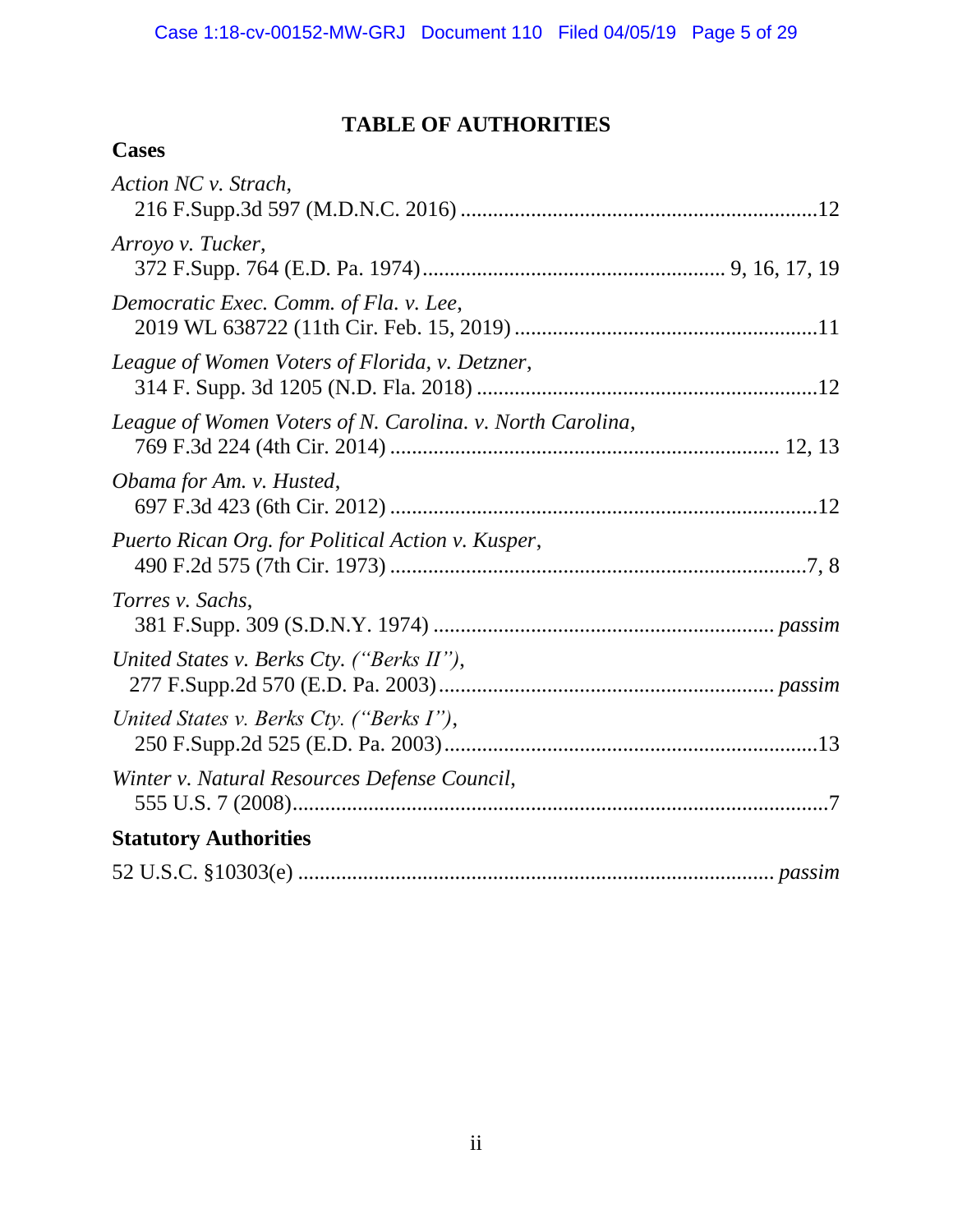#### **I. INTRODUCTION**

Additional preliminary injunctive relief is necessary to ensure that Plaintiff Marta Valentina Rivera Madera and thousands of similarly-situated American citizens educated in Puerto Rico can exercise their fundamental right to vote in Florida's upcoming elections while this case is litigated. This Court has already held that Plaintiffs meet all the criteria for a preliminary injunction requiring the provision of Spanish-language election materials pursuant to Section 4(e) of the Voting Rights Act ("VRA"), 52 U.S.C. §10303(e). ECF No. 57 at 13-25. The Court accordingly granted Plaintiffs partial preliminary injunctive relief on September 7, 2018, ordering Florida's then-Secretary of State Ken Detzner to instruct the Supervisors of Elections of the 32 Counties at issue in this litigation to make available Spanish-language facsimile ballots for the November 2018 and future elections. *Id.* at 25-26. The Court stopped short of ordering the full relief Plaintiffs requested due to the imminence of the November 6, 2018 election. *Id.* at 25.

For the upcoming elections in August 2019 and thereafter, there is no such barrier to providing the full relief required by federal law. There is now ample time to prepare the Spanish-language official ballots and written election materials and provide the bilingual pollworkers and other oral election assistance required by Section 4(e).

1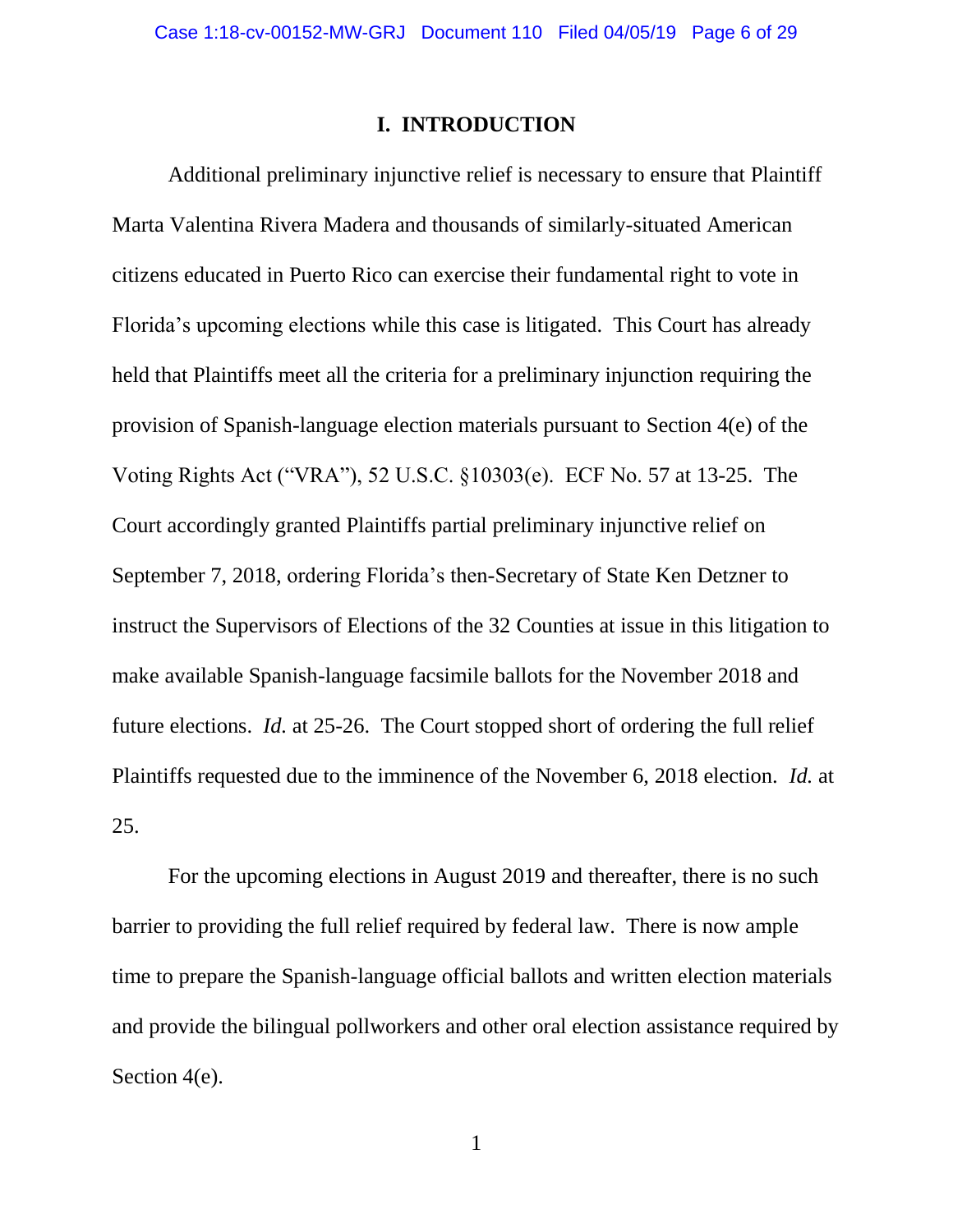Plaintiffs are entitled to a preliminary injunction granting the full relief required under Section 4(e) for the same reasons the Court relied on in issuing the September 2018 preliminary injunction, as well the new evidence submitted in support of this Motion and the time now available for Defendant Secretary of State Laurel M. Lee ("Secretary") and the Counties' Supervisors of Elections to implement an order granting that full relief.

Accordingly, the Court should issue additional preliminary injunctive relief requiring Defendant Secretary Lee to order and ensure that the Supervisors of Elections of the 32 Counties provide Spanish-language official ballots and all other written election materials, and bilingual pollworkers and other bilingual oral voting assistance, for all elections beginning in August 2019 through the resolution of this litigation.

#### **II. BACKGROUND**

#### **A. The Court's Prior Rulings on Preliminary Injunctive Relief**

The Court's September 7, 2018 order held that Plaintiffs' evidence satisfied all four prongs of the standard for preliminary injunctive relief, establishing a likelihood of success on the merits of their VRA Section 4(e) claim; irreparable harm due to loss of the right to vote; public interest in injunctive relief; and a balance of the equities that favored Plaintiffs. ECF No. 57 at 13-25 (reissued at ECF No. 59 to correct a scrivener's error). But "[d]ue to the timeline of this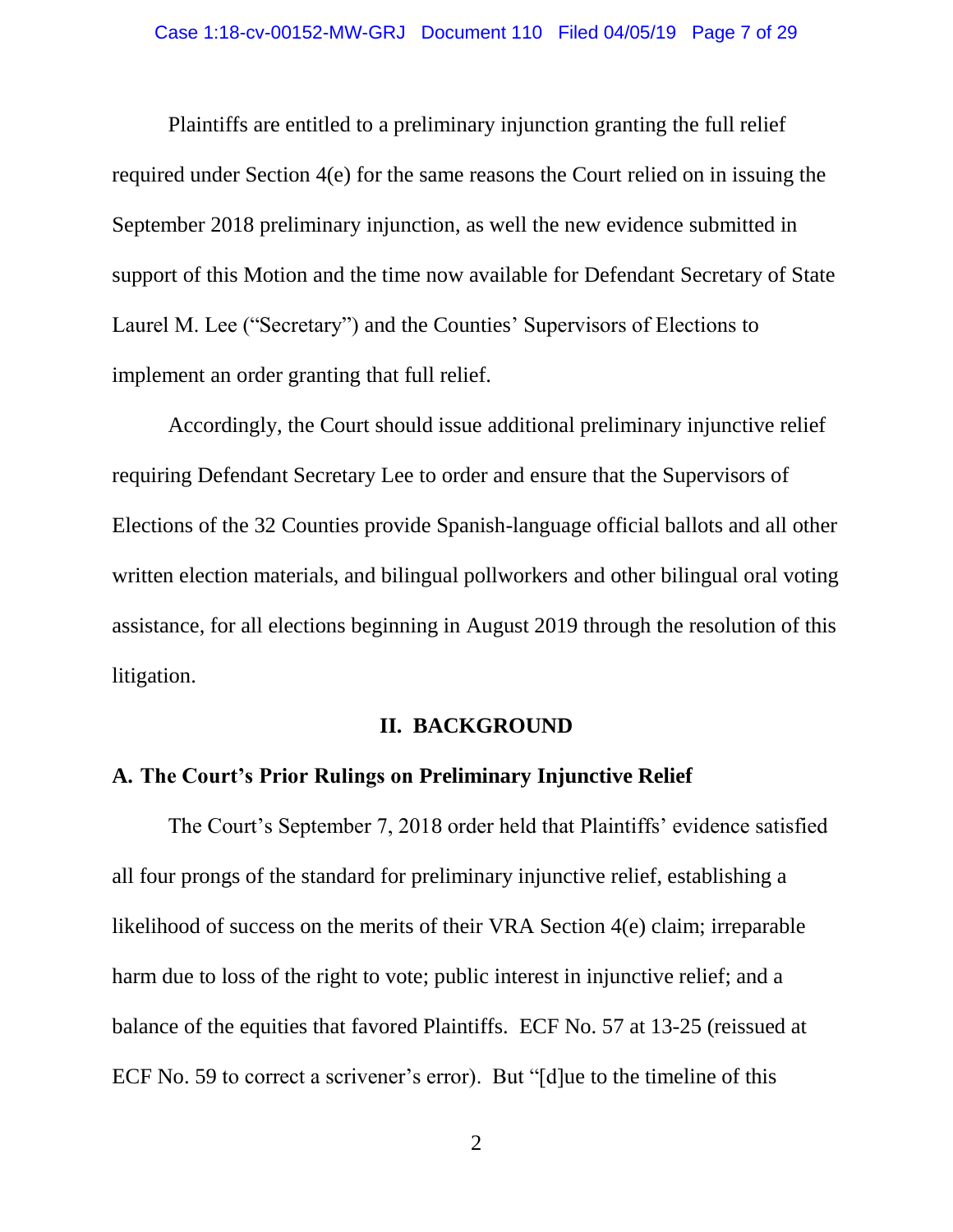lawsuit and the looming deadlines Florida election officials face[d]" on the eve of the November 6, 2018 election, the Court ordered only the relief it considered "attainable" before the November election. ECF No. 59 at 25. Instead of requiring official Spanish-language ballots and voting materials and bilingual pollworkers and other oral voting assistance, the Court required the Defendant Secretary to "provide written direction" to the Counties' Supervisors of Elections to "make available a facsimile sample ballot in Spanish to voters who fall within the ambit of Section 4(e) of the Voting Rights Act," to "publish the same facsimile ballot on their website with Spanish-language directions," and to "provide signage in Spanish at polling places making voters aware of such sample ballots." *Id.* at 26. The Court's Order was not limited to the November 6, 2018 election, but rather applies to all elections that take place during the pendency of this litigation. *Id.*

On November 4, 2018, Plaintiffs filed a motion for emergency relief to enforce the preliminary injunction after learning that Duval County was not providing Spanish-language facsimile ballots at its early voting sites. ECF No. 77. In ruling on that motion, the Court reiterated that it had ordered only the "minimum relief" of facsimile ballots due solely to the time constraints of the election cycle, and stated that the Court "could be fairly criticized in not going far enough in granting Plaintiffs' requested relief." ECF No. 79 at 2-3. The Court noted "Duval County Supervisor of Elections Mike Hogan's strained and selective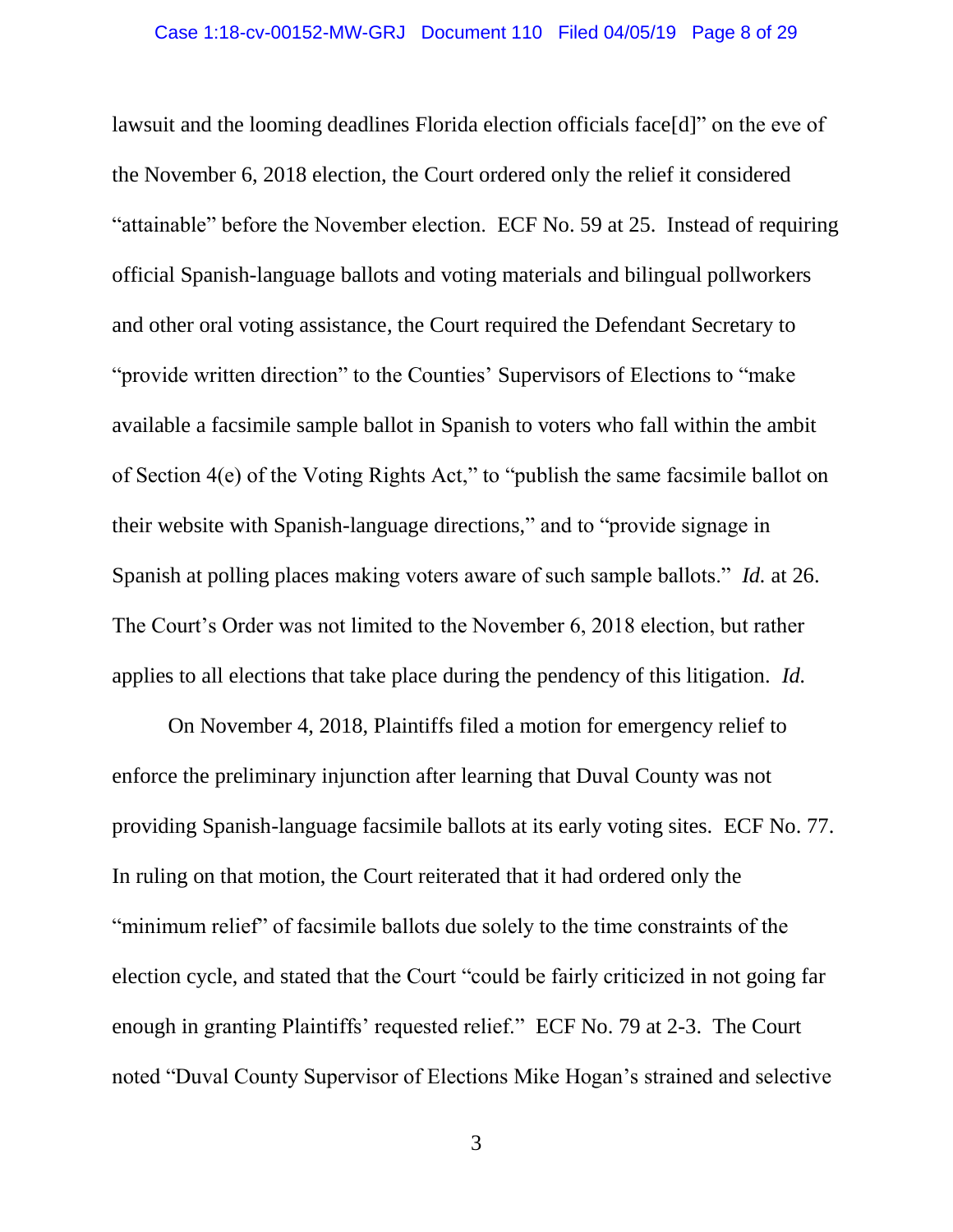reading of this Court's preliminary injunction order," and ordered the Secretary to "ensure compliance" with that order. *Id.* at 3, 5.

On November 16, 2018, along with their reply in support of the thenpending motion for certification of a defendant class, Plaintiffs filed additional evidence establishing that Duval County had not complied with the Court's preliminary injunction order on Election Day, despite the Court's order granting Plaintiffs' request for emergency relief. ECF Nos. 83, 83-1. Not only did Duval County fail to make Spanish-language facsimile ballots available to voters at early voting sites, but on Election Day, Duval County only "posted" facsimile ballots at each precinct but did not provide them to individual voters for use in marking their ballots, violating this Court's order that "facsimile sample ballots in Spanish *shall be available to all voters* who fall within the ambit of Section 4(e) of the Voting Rights Act" at the polls. ECF No. 79 at 5 (emphasis added); *see* ECF Nos. 83, 83- 1.

On February 28, 2019, the Secretary filed declarations from the Counties' Supervisors of Elections responding to the Court's January 22, 2019 order directing the Secretary to collect and file information regarding the Counties' compliance with the preliminary injunction. ECF Nos. 95, 105. In response to Plaintiff's discovery requests, the Secretary has also provided copies of official

4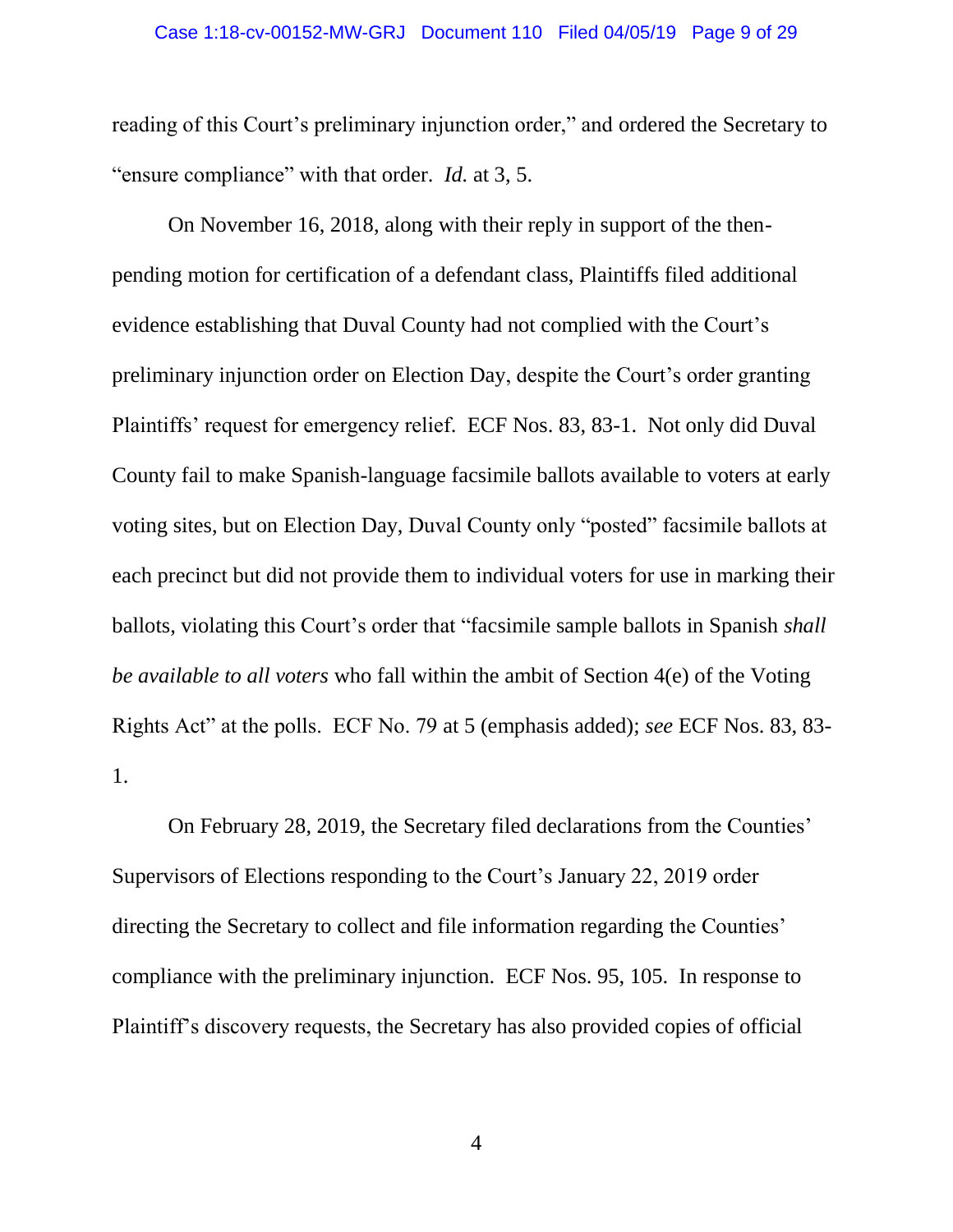ballots used in the November 6, 2018 election in the Counties. 2nd Declaration of Corinne Johnson ("2nd Johnson Decl.") ¶¶2-6.

The Counties' declarations and Secretary's discovery responses make clear that none of the Counties provided Spanish-language official ballots, either before this Court's injunction or for the November 2018 election. *See* ECF No. 105-2 (responses to Questions 2(f), 2(g), and 3); 2nd Johnson Decl.  $\P$  $7-8$ , Ex. 2 at 3 (Secretary's interrogatory response: "[T]he Secretary is unaware of any official Spanish-language ballots being used in the Counties during the Time Period" from January 2016 to the present). The Counties' declarations also make clear that during the November 2018 election, none of the Counties provided the full Spanish-language election materials or assistance required by Section 4(e) of the VRA. *See* ECF No. 105-2 (responses to Questions 2(f) and 2(g) regarding additional election assistance).

Moreover, the Counties' declarations show that, prior to the Court's September 7, 2018 injunction, none of the Counties had provided the Spanishlanguage facsimile ballots and signs required by that injunction. *See id.* (responses to Question 3 regarding prior Spanish-language election assistance). And none of the Counties had provided the Spanish-language assistance required by Section 4(e) to voters prior to the Court's injunction. *See id.* (responses to Question 3); *see also* ECF Nos. 2-3, 2-4 (Declaration of Ahren Lahvis, 1st Declaration of Peter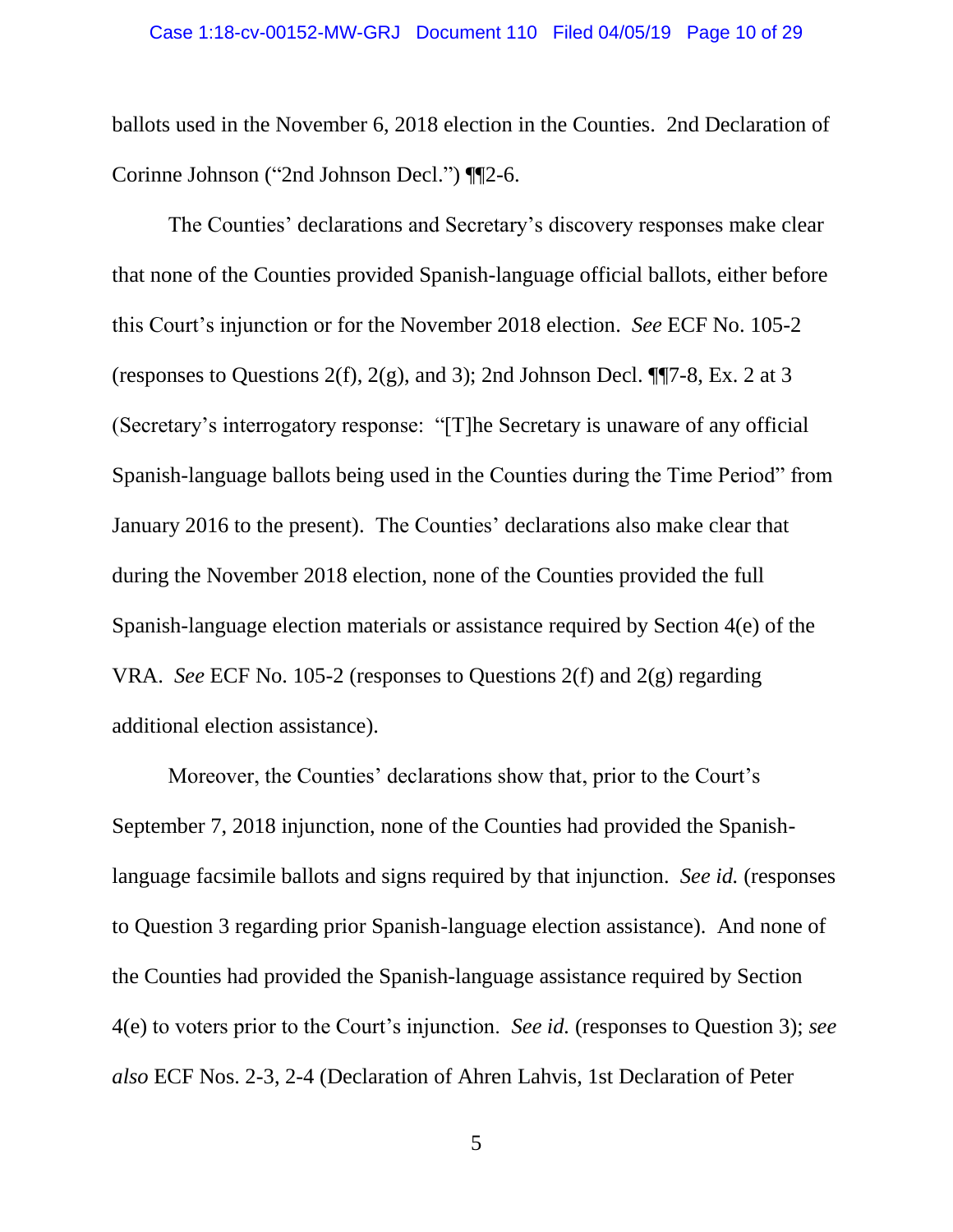Mason) (summarizing Counties' lack of Spanish-language election materials and assistance before Court's injunction).

### **B. The Counties' 2019 and 2020 Elections**

 $\overline{\phantom{a}}$ 

The Court's preliminary injunction order was not limited to the November 6, 2018 election. *See* ECF No. 59, 79. Since that election and through the end of March 2019, the Counties have held 25 additional municipal or county elections across 12 Counties. 2nd Declaration of Peter Mason ("2nd Mason Decl.") ¶4. Yet for 16 of those elections (64% of the elections, across nine Counties), Spanishlanguage facsimile ballots were not made available on the Counties' websites, in violation of the Court's preliminary injunction order. *Id*.

From August 1, 2019 through the presidential election on November 3, 2020, the Counties will collectively hold at least 48 municipal, county, state, and/or national elections, including the presidential primaries on March 17, 2020. 2nd Mason Decl. [6.<sup>1</sup> In 2019, six of those elections will occur in August; three in September; none in October; and 28 in November. *Id.*

<sup>&</sup>lt;sup>1</sup> Although some additional County elections will take place between April and July of this year, Plaintiffs do not include those elections in the scope of this motion due to the Court's expressed concern about the feasibility of implementing changes to the Counties' election preparations in a short time period just before an election. As noted above, the Court's September 7, 2018 preliminary injunction is still in effect and requires the provision of Spanish-language facsimile ballots for these upcoming elections.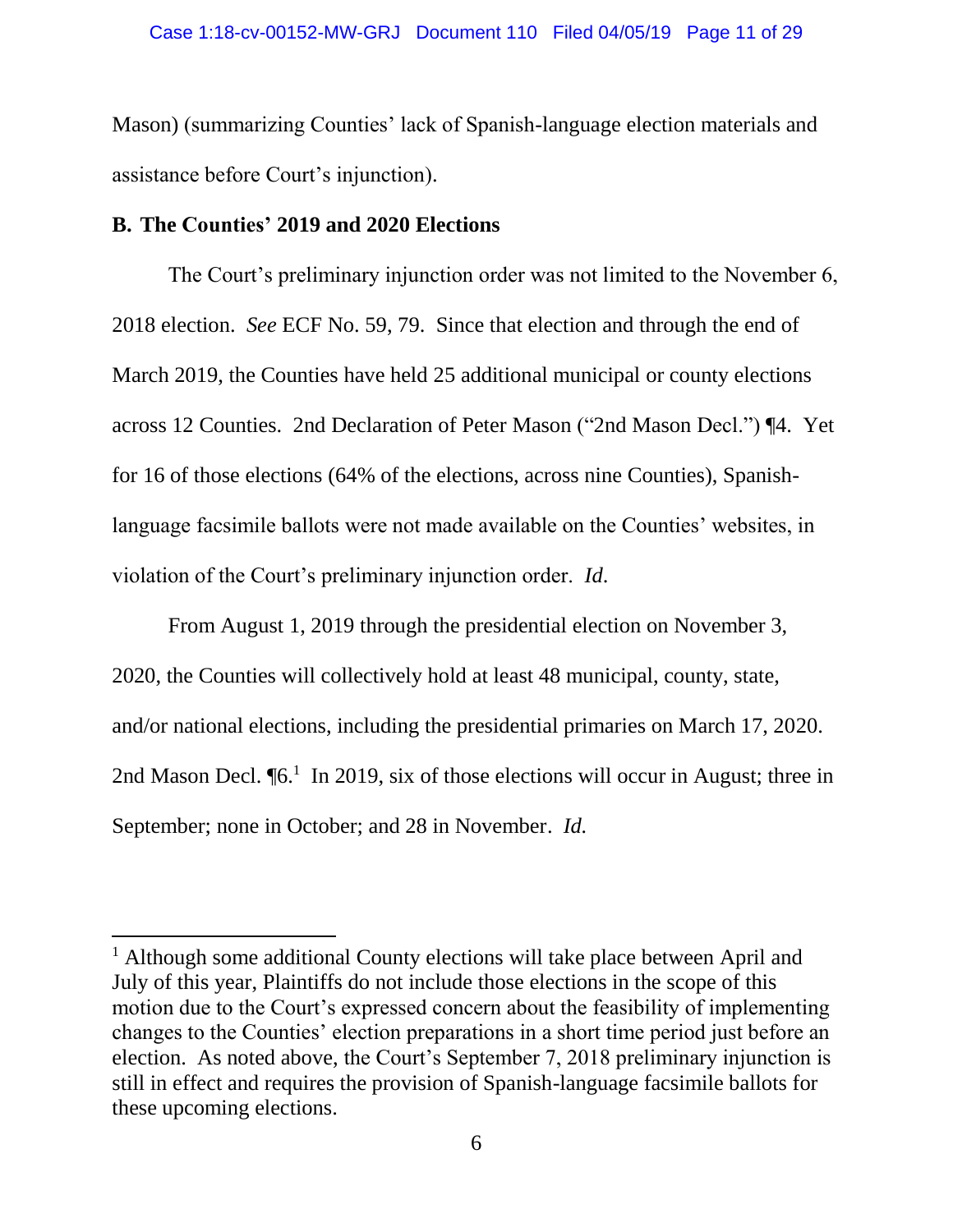### **III. ARGUMENT**

### **A. Plaintiffs Are Entitled to Further Preliminary Injunctive Relief for Upcoming Elections.**

"A plaintiff seeking a preliminary injunction must establish that he is likely to succeed on the merits, that he is likely to suffer irreparable harm in the absence of preliminary relief, that the balance of equities tips in his favor, and that an injunction is in the public interest." *Winter v. Natural Res. Def. Council*, 555 U.S. 7, 20 (2008). This Court has already held that Plaintiffs satisfy each of these requirements.

#### **1. Plaintiffs are likely to succeed on the merits.**

Plaintiffs have a substantial likelihood of success on the merits of their Section 4(e) claim for the same reasons as the Court previously held. ECF No. 59 at 13. "The Voting Rights Act is clear. ... No person 'shall be denied the right to vote in any Federal, State, or local election because of his inability to read, write, understand, or interpret any matter in the English language' if educated in a school 'in which the predominant classroom language was other than English.'" ECF No. 59 at 13 (quoting 52 U.S.C. §10303(e)(2)). "The right to vote ...'encompasses the right to an *effective* vote.'" *Id.* at 14 (quoting *Puerto Rican Org. for Political Action v. Kusper*, 490 F.2d 575, 580 (7th Cir. 1973) (emphasis added)). Accordingly, "[c]ourts have long held that the right to vote includes not only the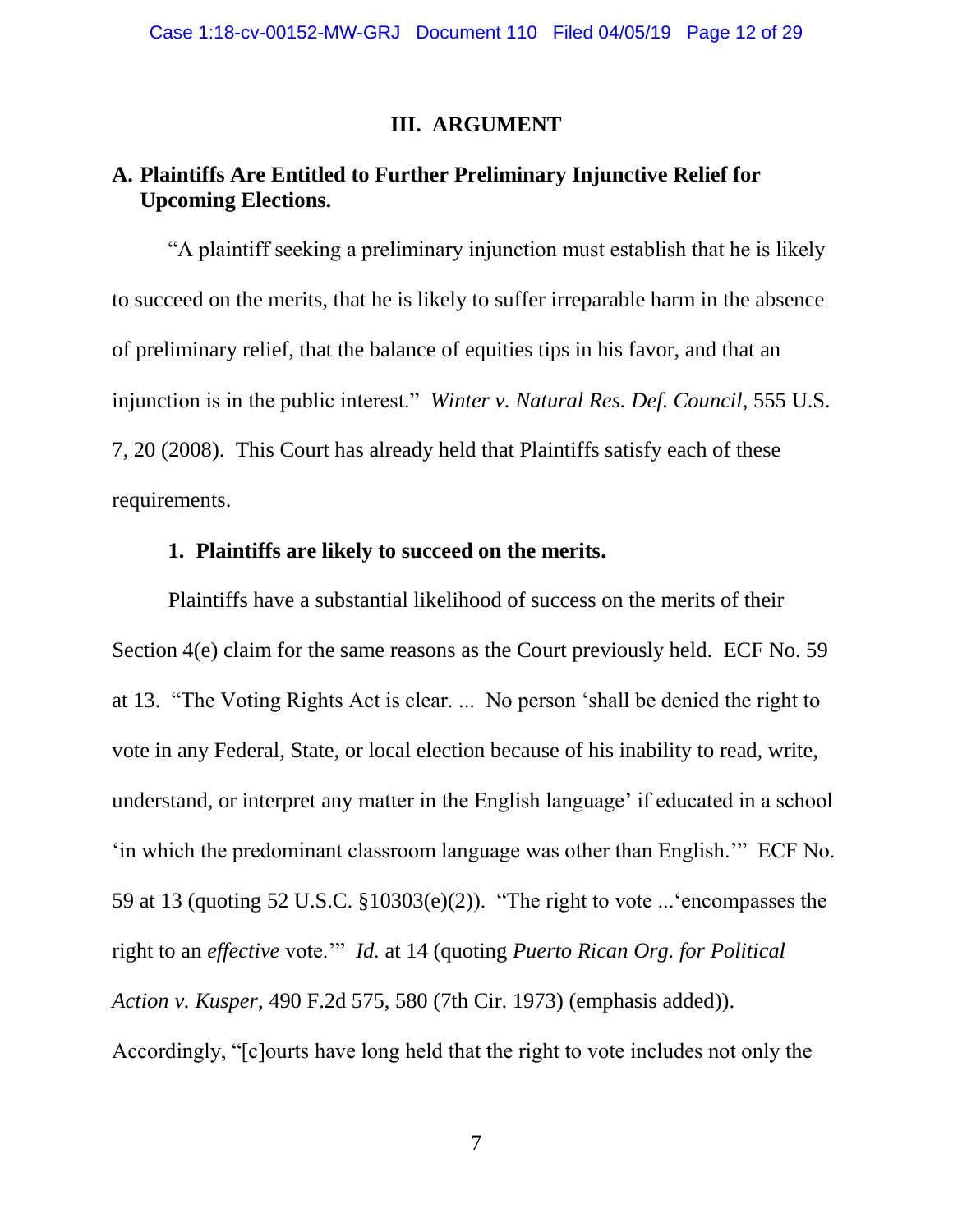right to physically enter a polling place and fill out a ballot but also the right to comprehend and understand what is on that ballot." *Id.* at 14 (collecting cases).

The Court previously found that Plaintiffs' census data and voter registration evidence establishes that all of the Counties are residence to limited-English proficiency, Puerto Rico-educated voters to which Section 4(e) applies. ECF No. 59 at 16-19. 2 Consistent with Plaintiffs' prior evidence regarding the Counties' primarily English-only elections, ECF Nos. 2-3, 2-4, the Counties have now confirmed that they did not provide Spanish-language official ballots prior to the Court's injunction, they did not provide official Spanish-language ballots for the November 2018 election, and many do not provide any meaningful other Spanishlanguage voting materials beyond the minimal materials required by the Court's preliminary injunction. *See supra* §II.B. Moreover, some of the Counties continue to fail to comply with the Court's injunction to provide Spanish-language fascmile ballots. ECF No. 83, 83-1 (discussing Duval County's violation of the Court's preliminary injunction order); 2nd Mason Decl. ¶5, Tbl. 2 (listing Counties that failed to provide Spanish facsimile ballots on their websites for elections after November 2018). As before, the Counties' lack of Spanish-language official

 $\overline{\phantom{a}}$ 

<sup>2</sup> Specifically, Plaintiffs' evidence shows that more than 30,000 adult citizens of Puerto Rican heritage residing in the Counties are limited-English proficient, and that more than 36,000 registered voters residing in the Counties were born in Puerto Rico. ECF No. 2-2 ¶¶13, 19 (1st Declaration of Dr. Daniel A. Smith).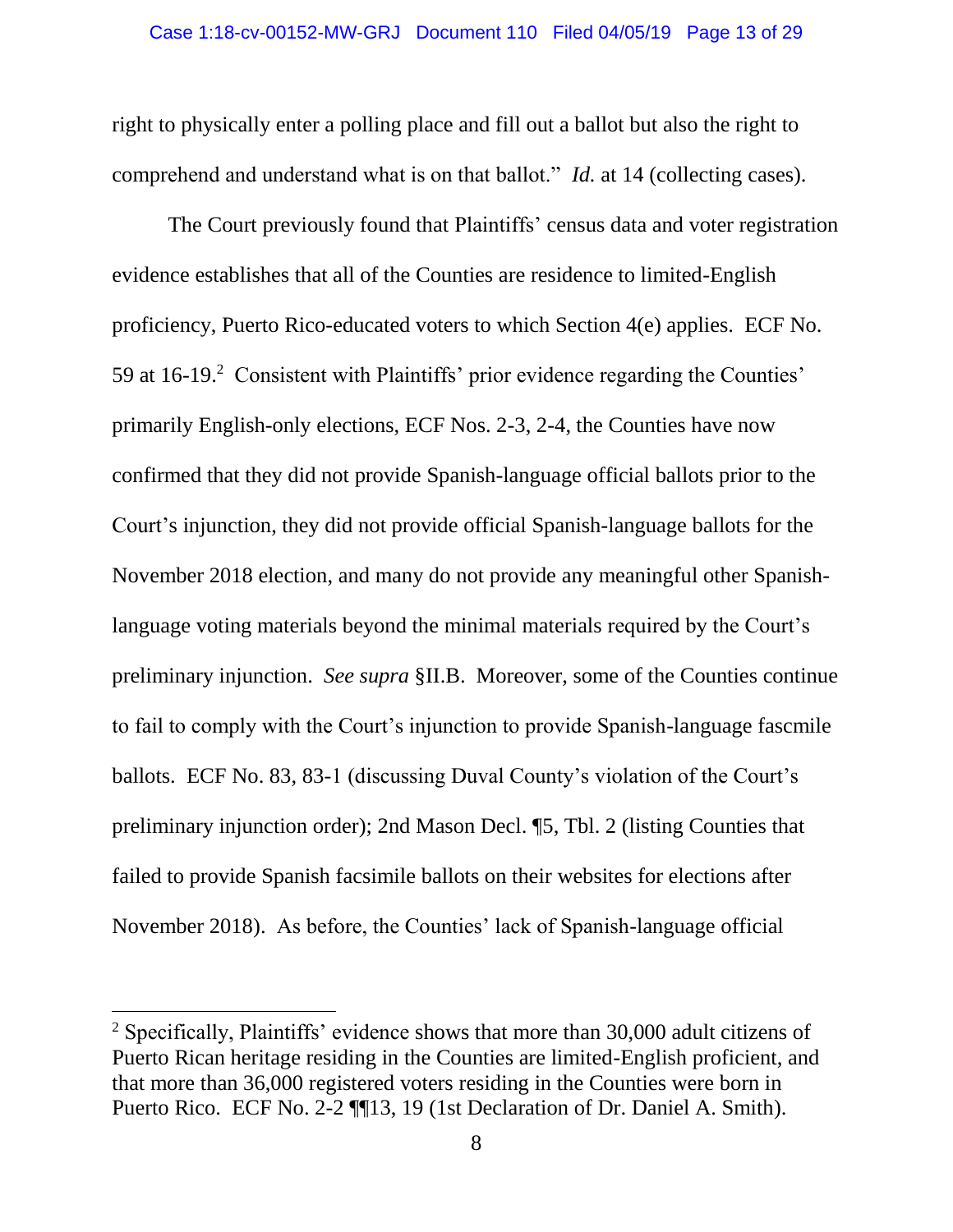#### Case 1:18-cv-00152-MW-GRJ Document 110 Filed 04/05/19 Page 14 of 29

ballots and voting materials continues to deny Spanish-speaking, Puerto Ricoeducated citizens the right to an effective vote, in violation of Section 4(e). ECF No. 59 at 13-20.

The Court's September 7, 2018 preliminary injunction order makes clear that compliance with that limited injunction requiring Spanish-language facsimile ballots does not bring the Secretary into compliance with Section 4(e). *See* ECF No. 57 at 13-20, 25. It is well-established that the right to an *effective* vote requires Spanish-language official ballots and voting instructions; all written materials related to the election process in Spanish; the provision of oral registration and voting assistance in Spanish, including by a sufficient number of bilingual pollworkers during elections; and Spanish polling place signage. *See, e.g.*, *Torres v. Sachs*, 381 F.Supp. 309, 312 (S.D.N.Y. 1974) ("It is simply fundamental that *voting instructions and ballots*, in addition to any other material which forms part of the official communication to registered voters …, must be in Spanish as well as English, if the vote of Spanish-speaking citizens is not to be seriously impaired."); *United States v. Berks Cty. ("Berks II")*, 277 F.Supp.2d 570, 583 (E.D. Pa. 2003) (requiring "in English and Spanish *all written election-related materials*, *including the official ballot,* sample ballots, absentee and alternative ballots"); *Arroyo v. Tucker*, 372 F.Supp. 764, 768 (E.D. Pa. 1974) (requiring official ballots and "*all written materials which are directly connected with the registration of and election*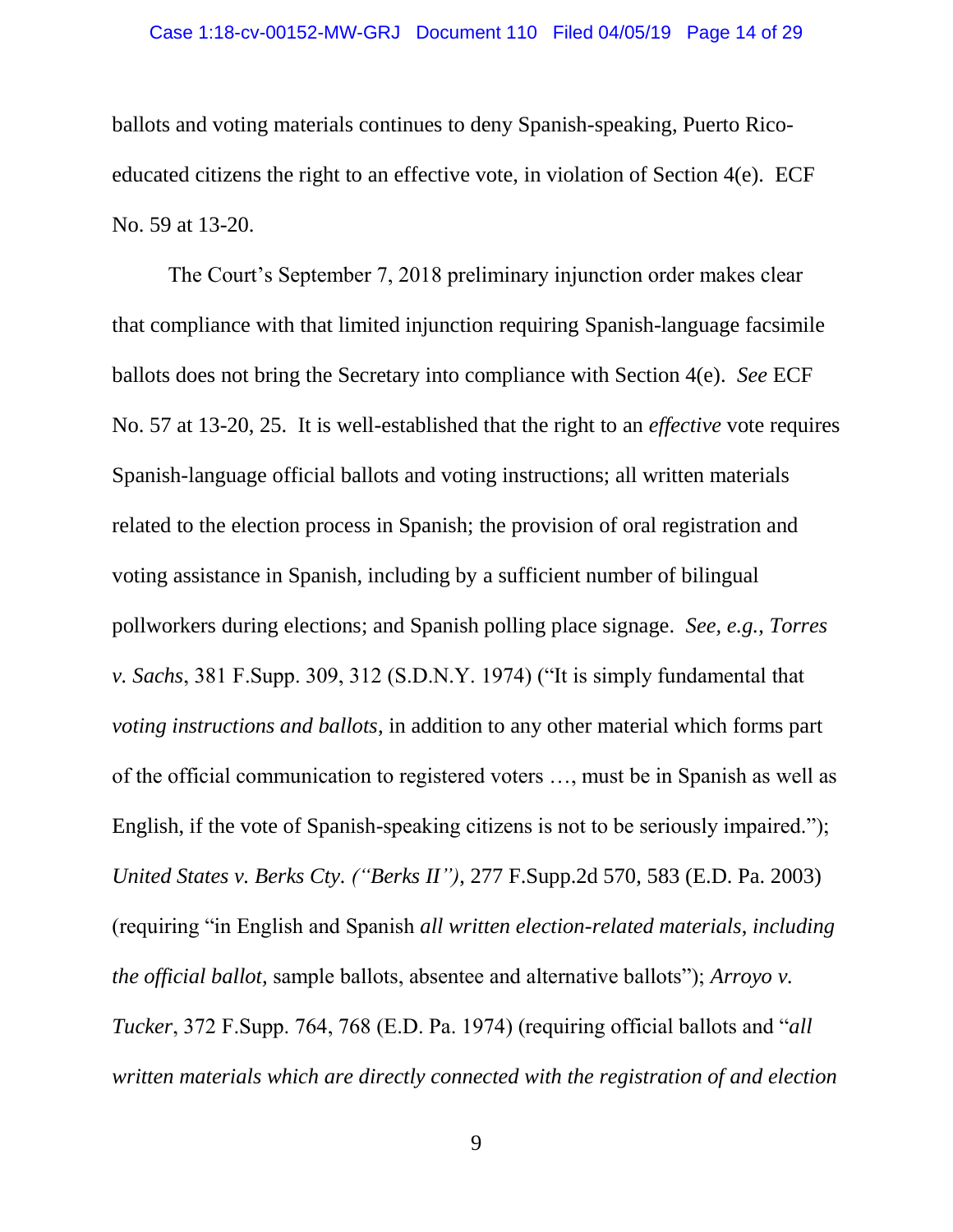*by voters in both Spanish and English*, including, but not limited to, sample ballots, voter's certificates, registration certificate and all instructions to voters"); *Torres*, 381 F.Supp. at 312 ("Simple logic … requires that the *assistance given to … voters at the polls on election day* … be in a language they understand.") (collectively, emphases added).

As this Court has recognized, Section 4(e)'s requirement for "Spanishlanguage voting materials for Spanish-speaking American citizens educated in Puerto Rico means Spanish-language voting materials for Spanish-speaking American citizens educated in Puerto Rico." ECF No. 59 at 20. "Section 4(e) thereby enables the Puerto Rican minority better to obtain perfect equality of civil rights and the equal protection of the laws." *Id.* (quotation omitted). Accordingly, providing official Spanish-language ballots "are precisely those arrangements that Congress mandated election officials take by passing Section 4(e)." ECF 79 at  $4<sup>3</sup>$ *see also id.* at 2-3 (explaining that the only reason the Court did not require "printing official Spanish-language ballots" for the November election was due to

 $\overline{\phantom{a}}$ 

<sup>3</sup> Contrary to the Court's understanding in its November 5, 2018 order, ECF No. 79, Duval County did not provide official Spanish-language ballots during the November 2018 election. *See* ECF Nos. 83, 83-1 (correspondence with counsel for Duval County Supervisor of Elections documenting that Duval County did not provide Spanish-language official ballots); ECF No. 105-2 at 37-43 (Declaration from Duval County Supervisor of Elections confirming that additional Spanishlangauge assistance provided for the November 2018 election did not include official ballots).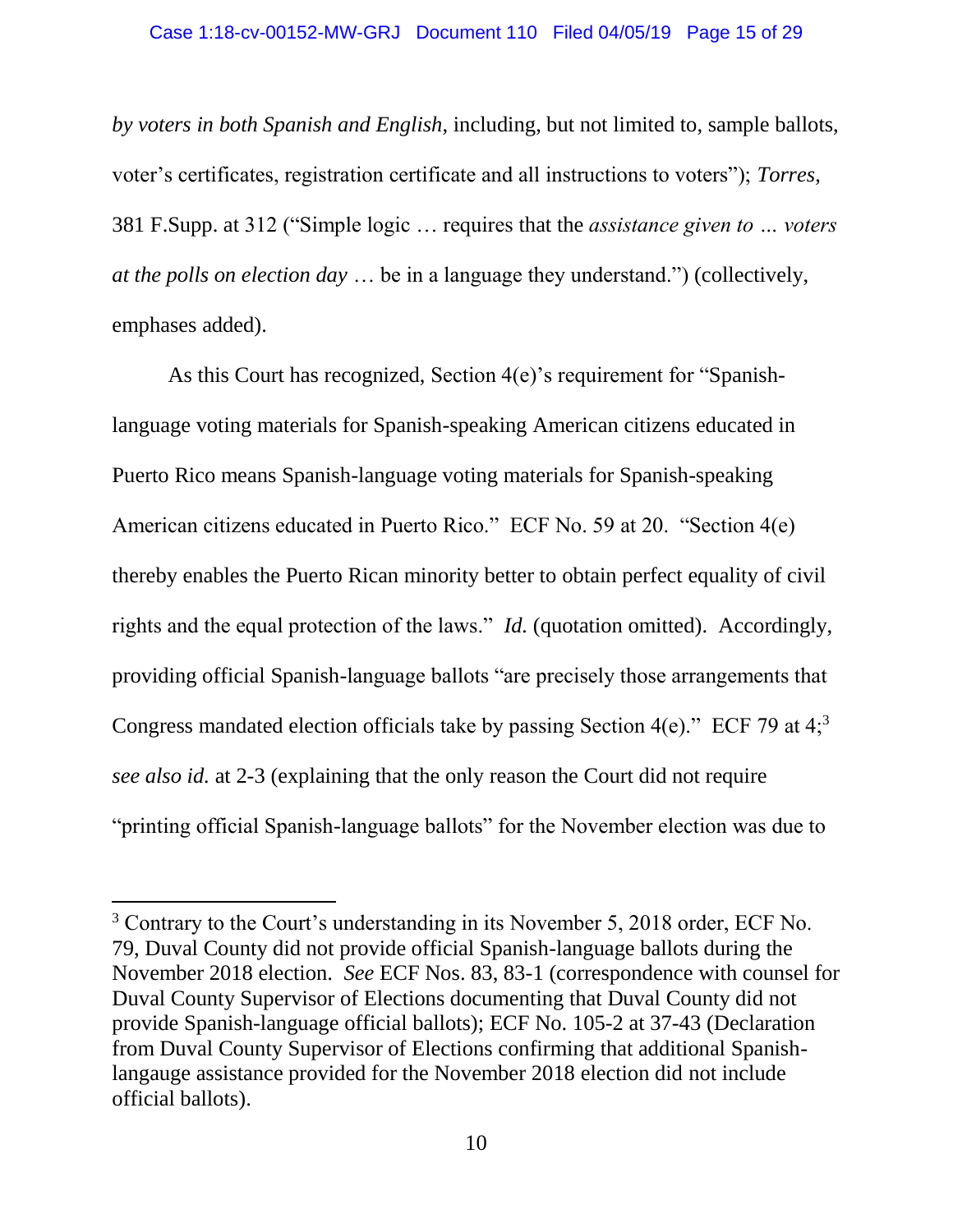the "time constraints of the election cycle," and noting that the Court "could be fairly criticized for not going far enough in granting ... relief").

Therefore, since the Counties continue to fail to provide the full relief required by Section 4(e)—including Spanish-language official ballots, other election materials, and sufficient bilingual oral assistance before elections and at the polls—Plaintiffs' strong likelihood of success on the merits of their Section 4(e) claim continues unabated.

Finally, as this Court's prior rulings establish, it is beyond dispute that the Secretary is the election official with the power and responsibility to ensure the Counties' compliance with the VRA, and therefore the proper defendant to Plaintiffs' requested preliminary injunction. *See* ECF No. 59 at 6-11; ECF No. 107 at 2-3 (March 5, 2019 order finding plaintiff and defendant class certification unnecessary because "the Secretary has abundant power and responsibility to order the states' supervisors of elections to comply with the relief this Court might fashion in this dispute"); *id.* at 2 ("'Because the Secretary is the state's chief election officer with the authority to relieve the burden on Plaintiffs' right to vote, she was appropriately sued for prospective injunctive relief.'") (quoting *Democratic Exec. Comm. of Fla. v. Lee*, 2019 WL 638722, at \*3 (11th Cir. Feb. 15, 2019)).

11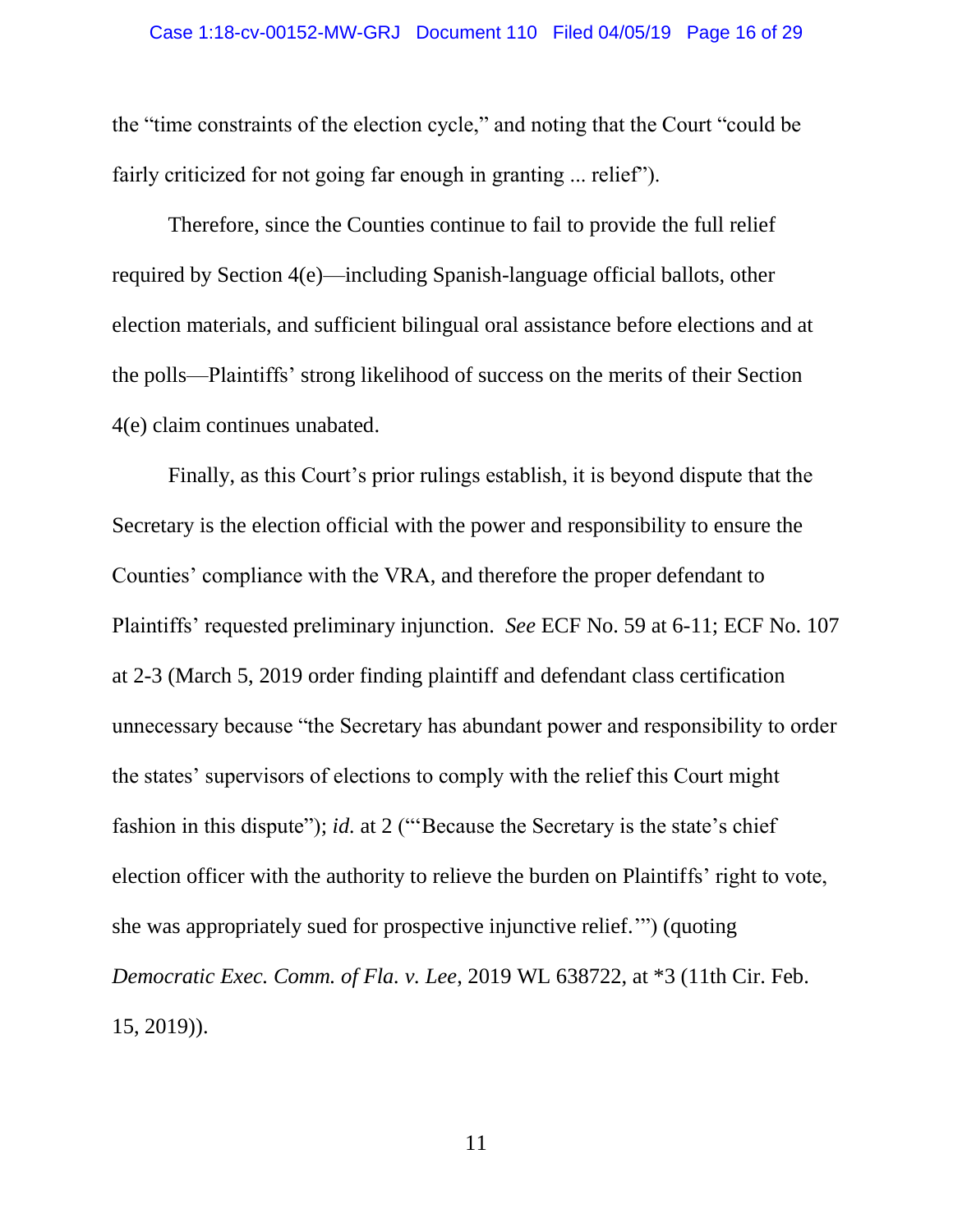### **2. Plaintiffs will suffer irreparable harm without injunctive relief.**

Plaintiffs and Puerto Rico-schooled citizens in the Counties continue to face irreparable harm without injunctive relief for the upcoming elections. *See, e.g.*, ECF No. 25 (1st Rivera Decl.); ECF No. 45-1 (2nd Rivera Decl.). "[I]rreparable injury is presumed when 'a restriction on the fundamental right to vote' is at issue." ECF No. 59 at 21 (internal brackets omitted) (quoting *Obama for Am. v. Husted*, 697 F.3d 423, 436 (6th Cir. 2012)). This is because, "[o]nce the election comes and goes, 'there can be no do-over and no redress.'" *Id.* (quoting *League of Women Voters of N. Carolina. v. North Carolina*, 769 F.3d 224, 247 (4th Cir. 2014)). Without access to Spanish-language official ballots, voting materials, and bilingual oral assistance at the polls, thousands of Puerto Rico-educated, limited-English proficient citizens like Plaintiff Ms. Rivera "would face the false decision

to vote in a manner they do not meaningfully comprehend or not vote at all." ECF

No. 59 at 21-22. That is the very definition of irreparable harm. *Id.* at 22.<sup>4</sup>

 $\overline{\phantom{a}}$ 

<sup>&</sup>lt;sup>4</sup> Likewise, the diversion of resources by the Plaintiff voting rights organizations, ECF No. 59 at 5, prior to the elections to support Puerto Rico-schooled citizens in voting also results in irreparable harm, because that diversion prevents them from engaging in other activities in connection with upcoming elections. *See League of Women Voters of Fla., v. Detzner*, 314 F.Supp.3d 1205, 1224 (N.D. Fla. 2018); *Action NC v. Strach*, 216 F.Supp.3d 597, 642-43 (M.D.N.C. 2016).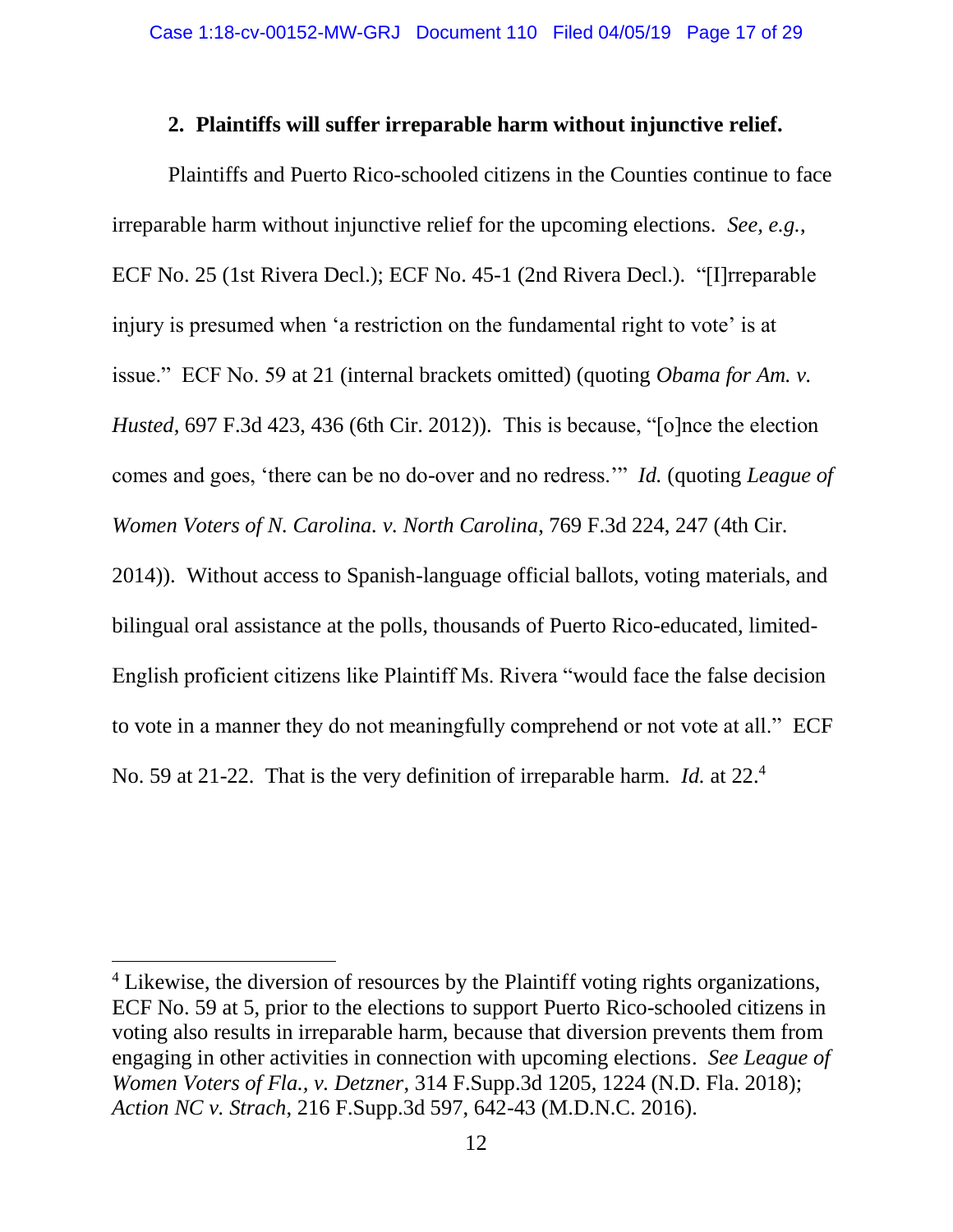#### **3. Preliminary injunctive relief is in the public interest.**

As this Court previously held, the "public interest is always served by more equitable, easier access to the ballot," including "access to the ballot in a language the voter can comprehend." ECF No. 59 at 25; *see also League of Women Voters of N. Carolina*, 769 F.3d at 247 ("By definition, the public interest favors permitting as many qualified voters to vote as possible.") (quotation, brackets, ellipsis omitted); *United States v. Berks Cty. ("Berks I")*, 250 F.Supp.2d 525, 541 (E.D. Pa. 2003) ("Ordering Defendants to conduct elections in compliance with the Voting Rights Act so that all citizens may participate equally in the electoral process serves the public interest by reinforcing the core principles of our democracy."). Preliminary injunctive relief is therefore plainly in the public interest.

#### **4. The balance of equities favors Plaintiffs.**

The only reason the Court previously found that the balance of the equities did not favor granting Plaintiffs the full scope of preliminary relief under the VRA—namely, the logistical problems due to an impending general election—is no longer applicable. *See* ECF No. 59 at 22-25. Plaintiffs now seek relief only for elections that are approximately four months or more in the future (August 1, 2019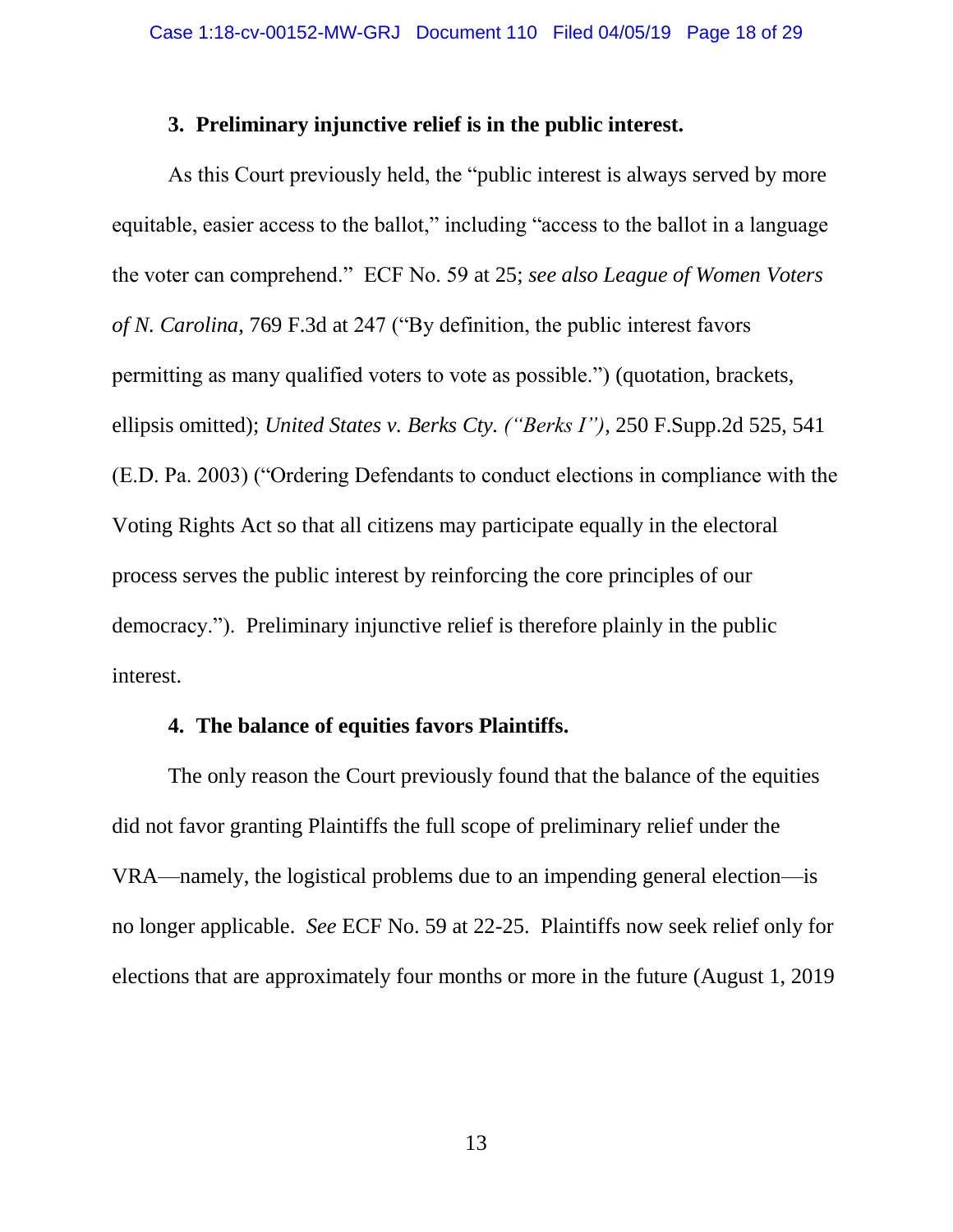through the resolution of this litigation  $1.5$  That extended time frame will provide the County Supervisors of Elections sufficient lead time to prepare and provide Spanish-language ballots, voting materials, and pollworker assistance. The equities of providing the fundamental right to an effective vote to Puerto Rican Florida citizens far outweigh any remaining inconveniences or expenses to the Supervisors of Elections.

Moreover, given the Counties' representations about how long it takes to implement changes to their election preparations, it is imperative that the Court issue preliminary injunctive relief now, so that the Counties can begin preparations to provide that relief for future elections while the parties continue to litigate the merits of this case. The Court should therefore order the Secretary to direct and ensure that the Counties provide the full relief required under Section 4(e) (not just facsimile ballots) for the upcoming elections from August 1, 2019 through the resolution of this litigation.

### **B. Injunctive Relief Should Ensure That Puerto Rico-Educated Voters Can Exercise Their Right to Vote Effectively in Upcoming Elections.**

Plaintiffs' Proposed Order sets forth clearly and in appropriate detail the relief necessary to enable limited-English proficient, Puerto Rico-educated

 $\overline{\phantom{a}}$ 

<sup>5</sup> During that time period, most of the Counties will not hold an election until November 5, 2019, which gives them even more time to comply with an order granting additional preliminary injunctive relief. *See* 2nd Mason Decl. ¶6.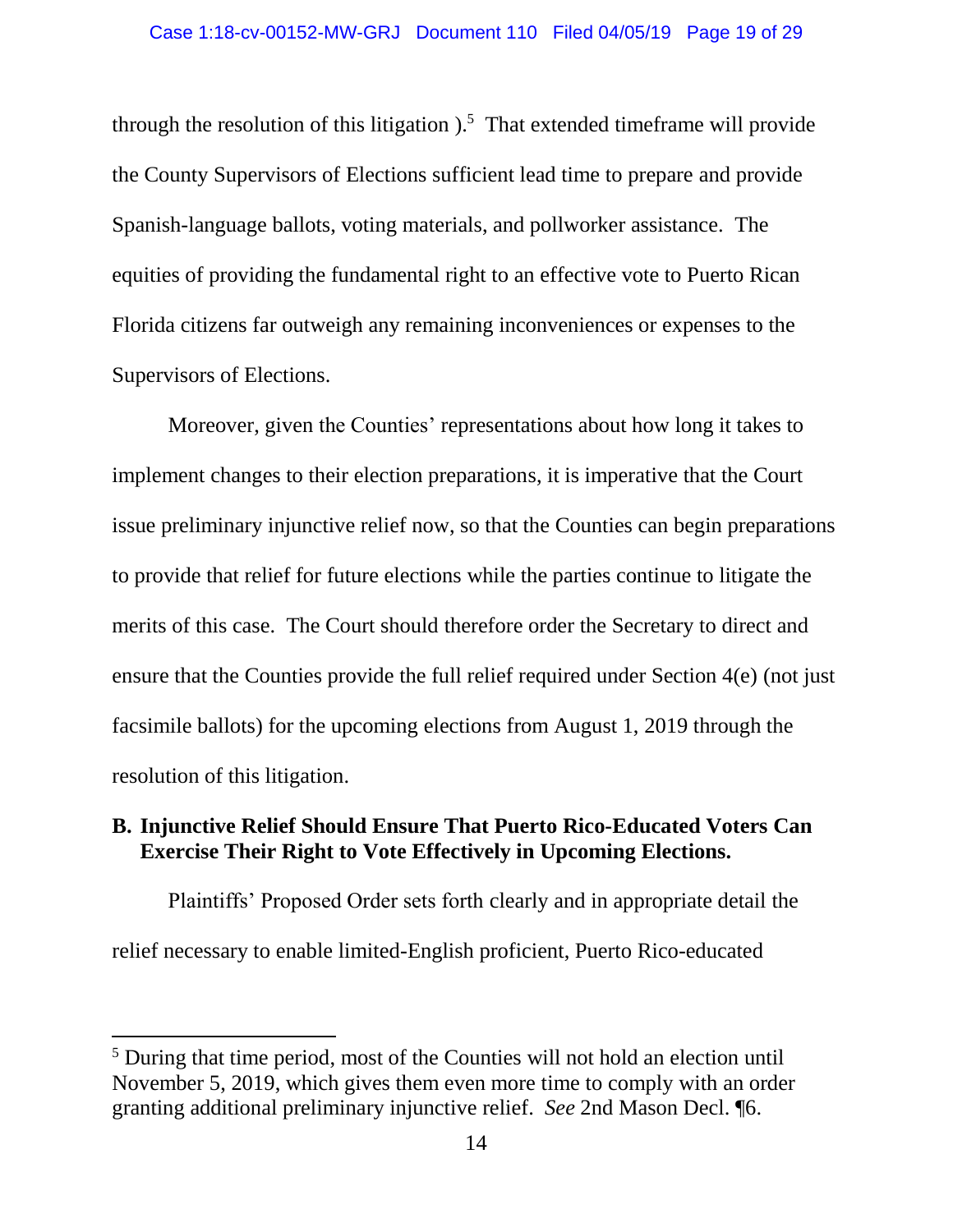#### Case 1:18-cv-00152-MW-GRJ Document 110 Filed 04/05/19 Page 20 of 29

American citizens to register and vote effectively during the pendency of this case. This relief is the full remedy required by the VRA. *See supra* §III.A.1. Courts have accordingly ordered similar relief in consent decrees under Section 4(e). *See*  ECF Nos. 3, 3-43, 3-44 (1st Declaration of Stuart Naifeh) ¶11 and Ex. QQ (April 2010 consent decree in *United States v. Orange County Board of Elections* (S.D.N.Y.)), Ex. RR (September 2010 consent decree in *United States v. Cuyohoga County Board of Elections* (N.D. Ohio)).

Plaintiffs request relief that is detailed and specific, to ensure complete compliance. Experience has shown that at least some Counties are willing to violate this Court's orders through a "strained and selective reading" of those orders. ECF No. 79 at 3; *supra* §II.A.

Specifically, the Court should require the Secretary to direct and instruct, and take all necessary measures to ensure that, the Supervisors of Elections of the Counties take the following measures for all elections from August 1, 2019 through the resolution of this action:

#### **1. Written election materials**

The Counties should provide in Spanish all official paper and electronic ballots. Proposed Order §IV.A.1. The caselaw is plain that Section 4(e) of the VRA requires Spanish-language official ballots. *See Berks II*, 277 F.Supp.2d at

15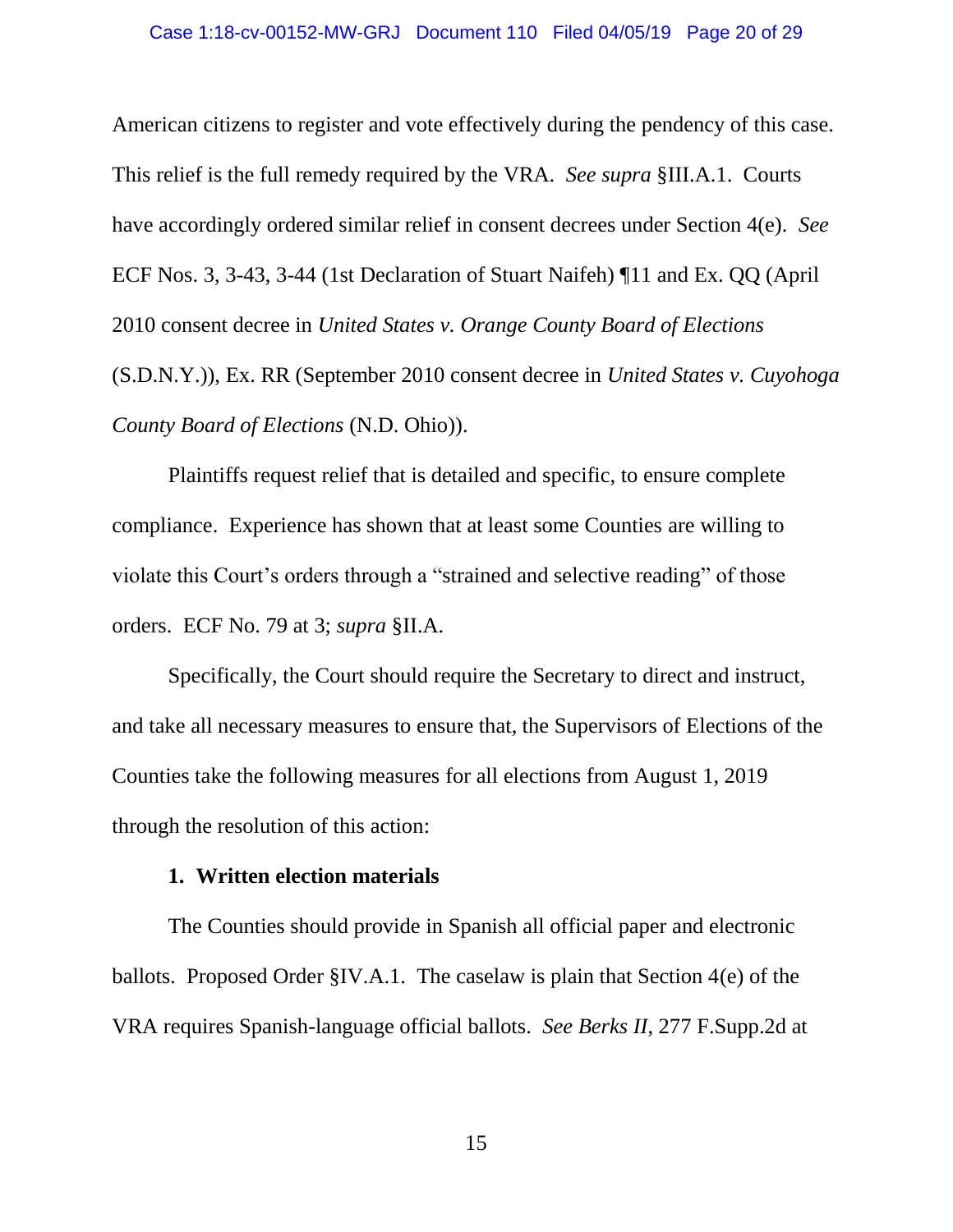583; *Arroyo*, 372 F.Supp. at 768; *Torres*, 381 F.Supp. at 312 (all issuing injunctions requiring Spanish-language official ballots).

The Counties should also provide in Spanish all other official electionrelated written and electronic materials—including but not limited to voting instructions, registration materials, polling place signs, election day information, and websites. Proposed Order §IV.A.2-8. Courts have made clear that these written election materials must be provided in Spanish in order to ensure that limited-English proficient Puerto Rico-educated citizens can vote effectively. *See Berks II*, 277 F.Supp.2d at 583-84; *Arroyo*, 372 F.Supp. at 768; *Torres*, 381 F.Supp. at 312 (all issuing injunctions requiring written election materials to be provided in Spanish). Previous consent decrees in Section 4(e) cases have accordingly required that both official ballots as well as other written election materials be provided in Spanish. *See* ECF No. 3-43 at 4, 7; ECF No. 3-44 at 5-6.

Plaintiffs' Proposed Order lists the specific written election materials to be provided in Spanish in significant detail, *see* Proposed Order §IV.A.2-8, in order to facilitate the Counties' compliance with the order and to ensure that there can be no dispute over exactly what materials are required. *See* ECF No. 79 at 3 (issuing emergency injunctive relief to remedy "Duval County Supervisor of Elections Mike Hogan's strained and selective reading of this Court's preliminary injunction order").

16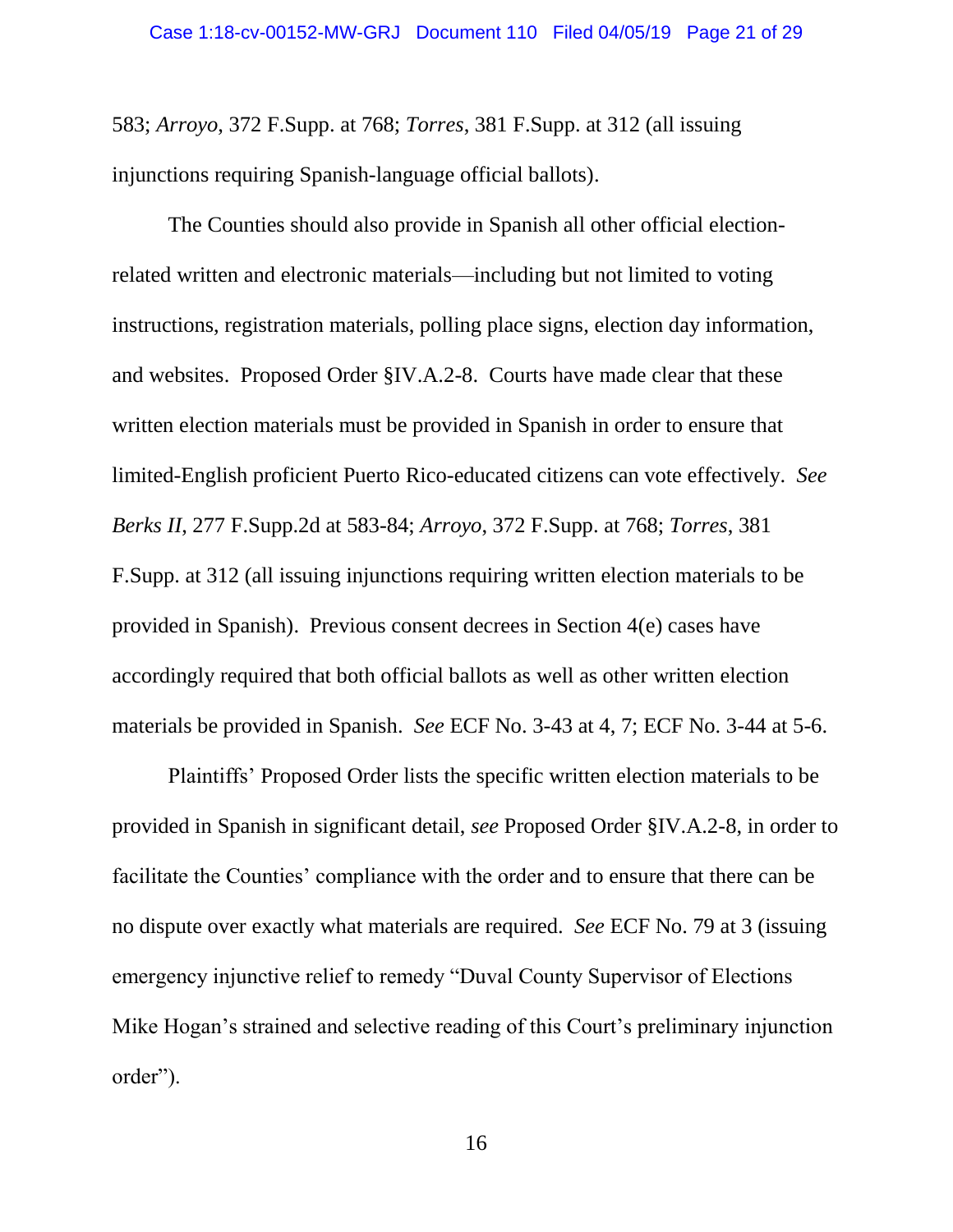### **2. Bilingual assistance**

The Counties should also provide in-person and other oral Spanish-language voting and registration assistance. Proposed Order §IV.B. In particular, the Counties should provide registration, voting, and other election assistance through bilingual advisers available by toll-free telephone hotline at all times when polls are open during early voting and on election day, and during all business hours on all other working days. Proposed Order §IV.B.2. The Counties should also provide bilingual pollworkers at the polls during early voting and on election day as follows:

- a. Precincts with 250 to 500 Hispanic registered voters: at least one bilingual pollworker;
- b. Precincts with more than 500 Hispanic registered voters: at least two bilingual pollworkers;

c. Early voting locations: at least two bilingual pollworkers.

Proposed Order §IV.B.2.

It is well-established that to comply with Section 4(e), in-person or other verbal voting assistance must be given in the language a voter can understand. *Torres*, 381 F.Supp. at 312; *Berks II*, 277 F.Supp.2d at 584; *Arroyo*, 372 F.Supp. at 768 (all issuing injunctions requiring Spanish-language pollworker assistance). Previous consent decrees in Section 4(e) cases have accordingly required bilingual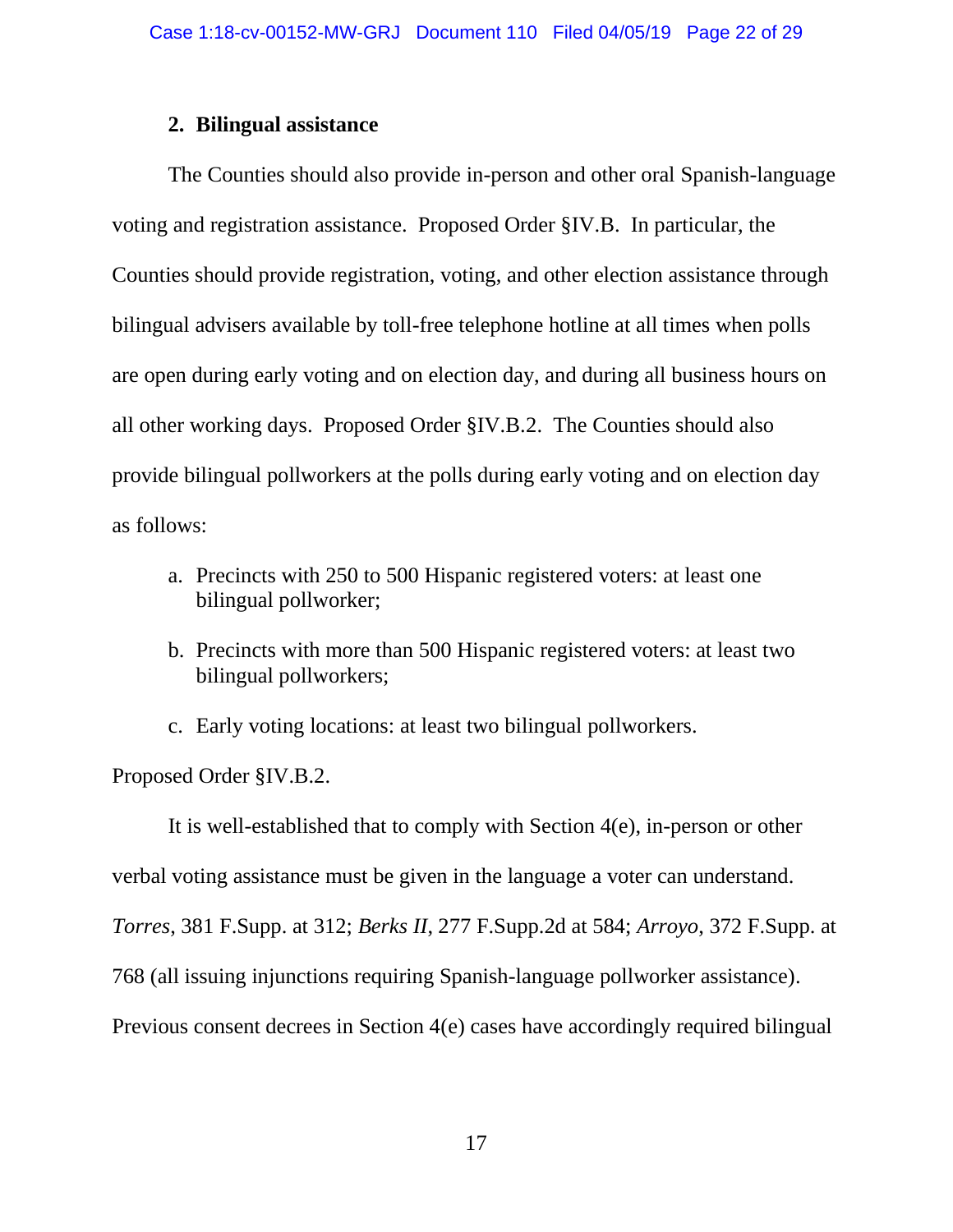voting assistance using a formula similar to the one Plaintiffs propose here. *See*  ECF No. 3-34 at 6; ECF No. 3-44 at 7.

Plaintiffs' proposed formula for the required number of bilingual pollworkers at each precinct is modified slightly from the formula Plaintiffs previously proposed when moving for a preliminary injunction before the November 2018 election. Plaintiffs now propose that the required number of bilingual pollworkers should be determined based on the number of voters in a precinct who self-identified on their voter registration form as being of Hispanic ethnicity (rather than based on the number of voters with Spanish surnames or the number of voters born in Puerto Rico, as previously proposed). This modification of the requested relief is intended to lessen the Counties' burden in determining the number of bilingual pollworkes necessary at each precinct by referencing voter information that the Secretary and the Counties already have in their possession, while continuing to provide targeted relief. *See* 3rd Declaration of Dr. Daniel A. Smith ¶¶3-4 (explaining that the Secretary and the Counties have ready access to data showing the number of registered voters in each precinct who self-identified on voter registration forms as being of Hispanic ethnicity). Under this approach, the Counties would each only need to provide between approximately 0 and 77 bilingual pollworkers for county-wide elections, with most Counties required to provide 10 or fewer. *See id.* ¶7, Tbl. 1.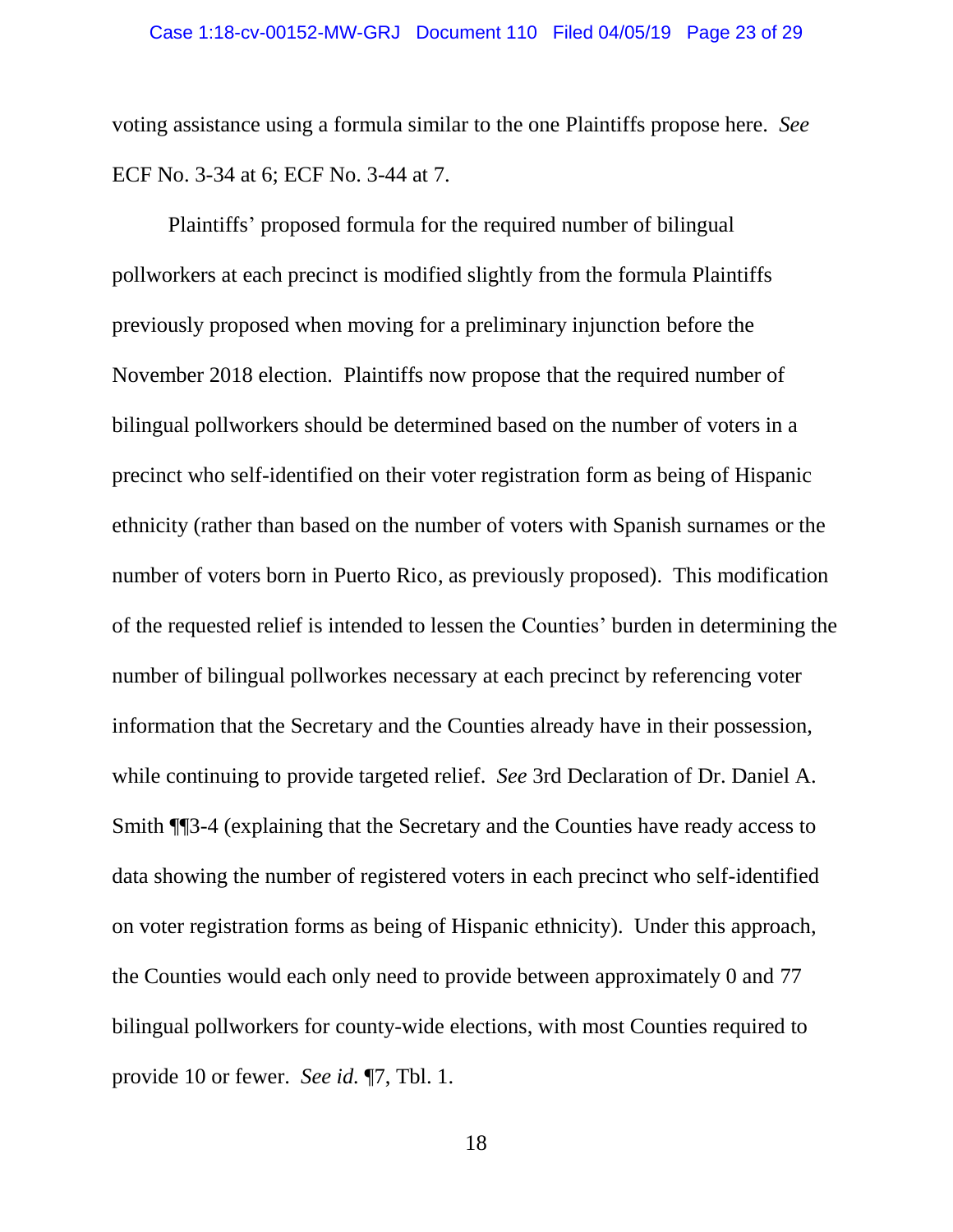The Counties should also publicize election information to County residents through local Spanish-language media, including publicizing the availability of Spanish-language ballots and other election-related materials. Proposed Order §IV.B.5. This publicity is necessary to ensure that limited-English proficient County residents educated in Puerto Rico are made aware of the resources available to enable them to vote effectively in County elections. *See Arroyo*, 372 F.Supp. at 768; *Berks II*, 277 F.Supp.2d at 583-84; *Torres*, 381 F.Supp. at 312 (all issuing injunction requiring publication of information in Spanish); ECF Nos. 3-43 at 5, 3-44 at 6 (consent decrees requiring publication of voting information in local Spanish newspapers and on the radio and internet).

### **3. Election official training**

The Counties should train all election personnel regarding the requirements of Section 4(e) and should train all bilingual poll officials on the Spanish versions of all election materials. Proposed Order §IV.C. This training is necessary to enable the Counties' staff to properly implement the Court's order and to aid limited-English proficient County residents from Puerto Rico in exercising their right to vote. *See Berks II*, 277 F.Supp.2d at 584 (issuing injunction requiring training of bilingual pollworkers); ECF Nos. 3-43 at 7, 3-44 at 8 (consent decrees requiring and specifying the training of bilingual pollworkers). In light of the Counties' implementation problems following the Court's September 7, 2018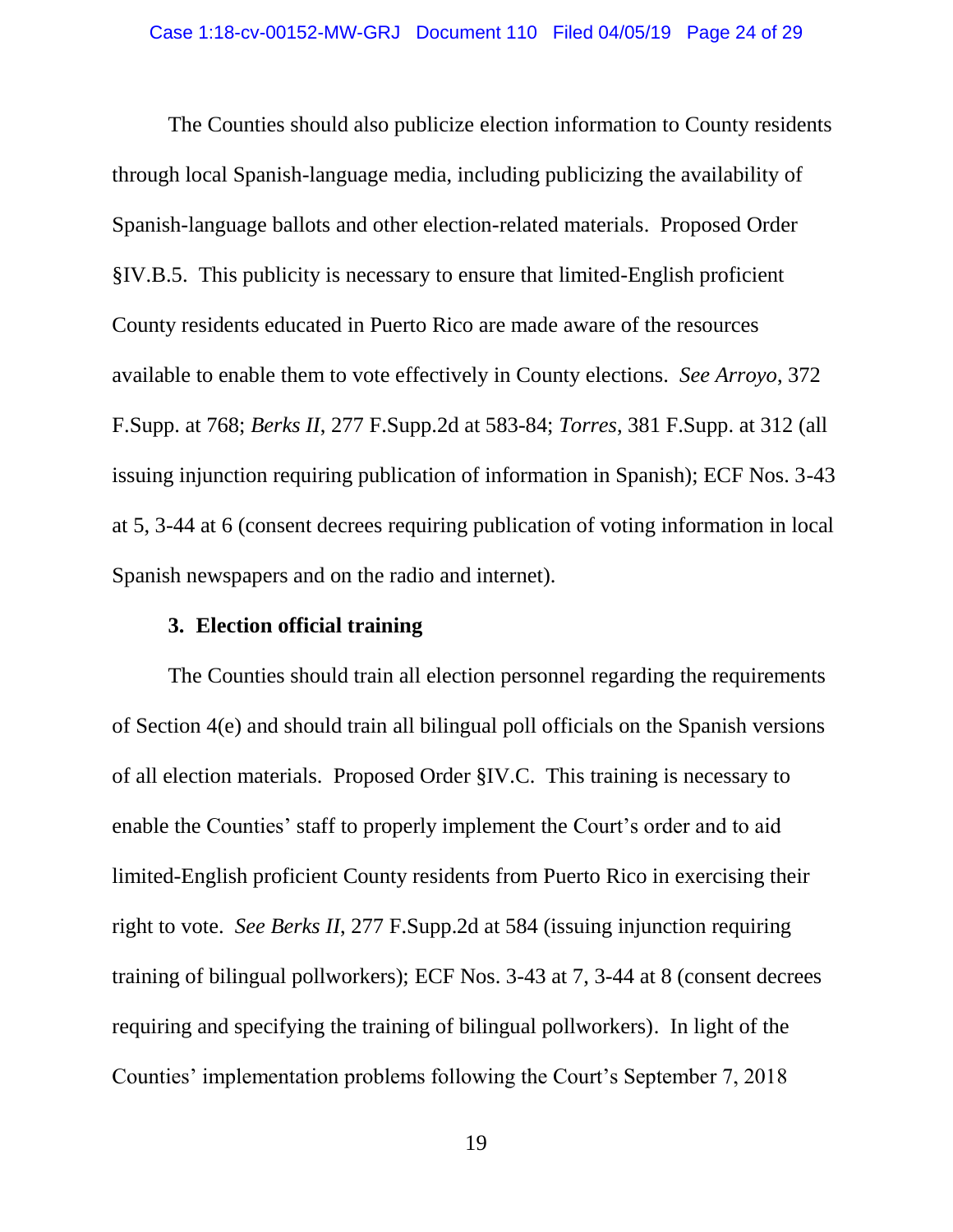injunction, *see* ECF No. 79; 2nd Mason Decl. ¶4, and to allow for timely identification and resolution of any disputes over the scope of the injunction, Plaintiffs also request that the Counties be required to invite a representative from Plaintiffs' organizations to attend the trainings and provide feedback, in order to assist the Counties in helping Puerto Rico-educated residents to vote. *See* ECF Nos. 3-43 at 9, 3-44 at 10 (consent decrees requiring opportunities for community involvement).

#### **4. Reporting and other requirements**

In addition to requiring the Secretary to direct and ensure that the Counties take the measures described above, *see* Proposed Order §§III, IV, the Court should require the Secretary to provide reports and information on the status of the Secretary's and Counties' compliance with the Court's order and Section 4(e) of the VRA. Proposed Order §V. Among other things, the Secretary should file a report with the Court demonstrating compliance with the Court's order after each November and March election, Proposed Order §V.A.2, and should provide information to Plaintiffs before each November and March election about the Spanish-language materials and assistance to be provided at those elections, Proposed Order §V.A.3. Such reporting requirements are necessary to make certain that the Secretary and Counties are adhering to the Court's injunctive relief orders and to allow Plaintiffs to work with the Secretary to identify and resolve any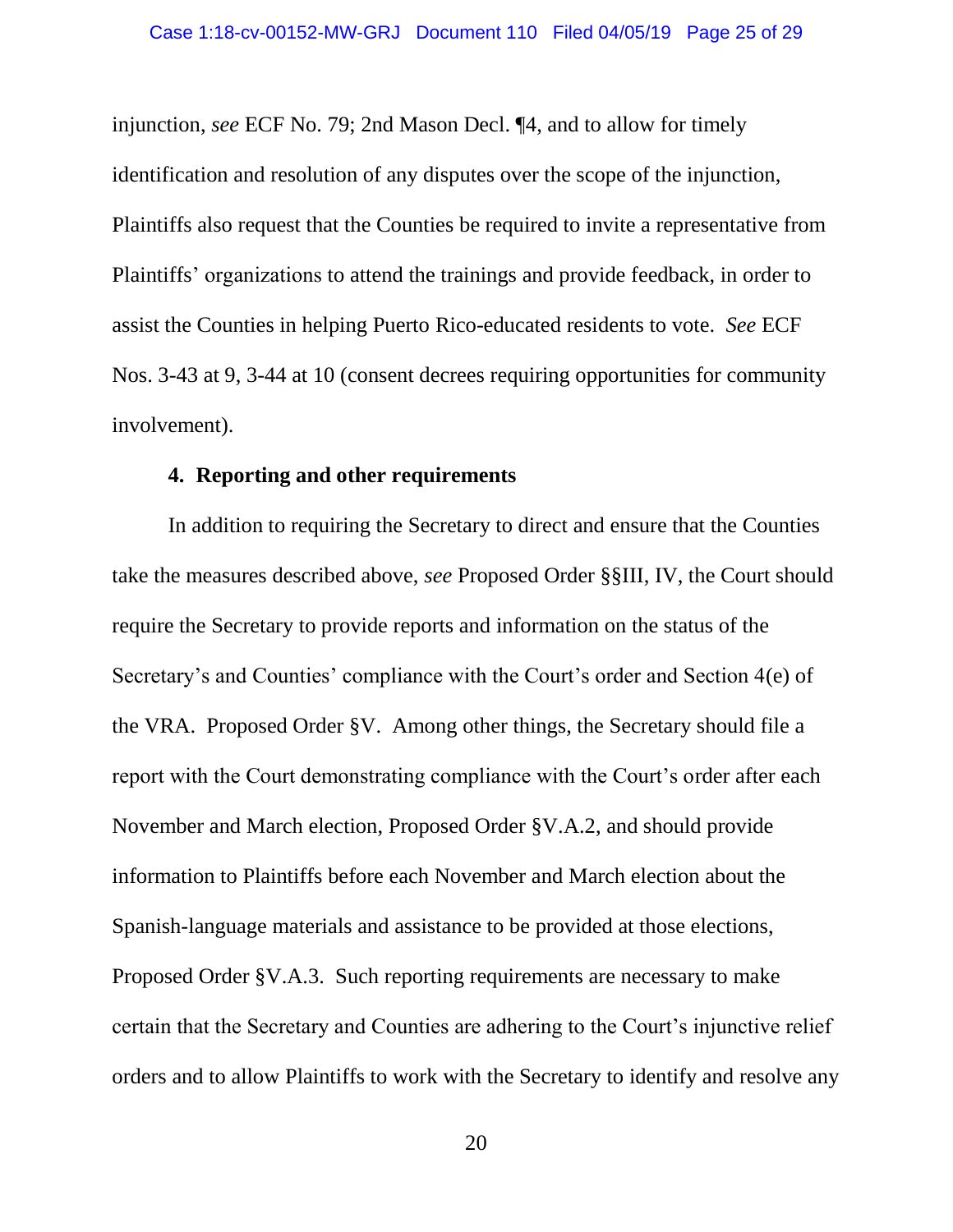potential problems ahead of elections. *See* ECF Nos. 59 at 26, 79 at 5-6, 95 (Court's prior orders requiring the Secretary to provide reports and information regarding compliance with the Court's preliminary injunction); *Berks II*, 277 F.Supp.2d at 584 (issuing injunction with reporting requirements for election officials); ECF Nos. 3-43 at 11-13, 3-44 at 14 (consent decrees imposing reporting requirements on election officials). Finally, to the extent the Secretary herself makes any election-related materials or assistance available in English, the Secretary should make the same materials and assistance available in Spanish. Proposed Order §§I, II.

### **IV. CONCLUSION**

For the foregoing reasons, the Court should grant the requested preliminary injunction set forth in the accompanying Proposed Order.

Dated: April 5, 2019 Respectfully submitted,

By: */s/ Matthew J. Murray* Matthew J. Murray

KIRA ROMERO-CRAFT (FL SBN 49927) LatinoJustice PRLDEF 523 West Colonial Drive Orlando, FL 32804 (321) 418-6354 kromero@latinojustice.org

ESPERANZA SEGARRA (FL SBN 527211) LatinoJustice PRLDEF

STEPHEN P. BERZON (*pro hac vice*) STACEY M. LEYTON (*pro hac vice*) MATTHEW J. MURRAY (*pro hac vice*) CORINNE F. JOHNSON (*pro hac vice*) MEGAN C. WACHSPRESS (*pro hac vice*) Altshuler Berzon LLP 177 Post Street, Suite 300 San Francisco, CA 94108 (415) 421-7151 sberzon@altber.com sleyton@altber.com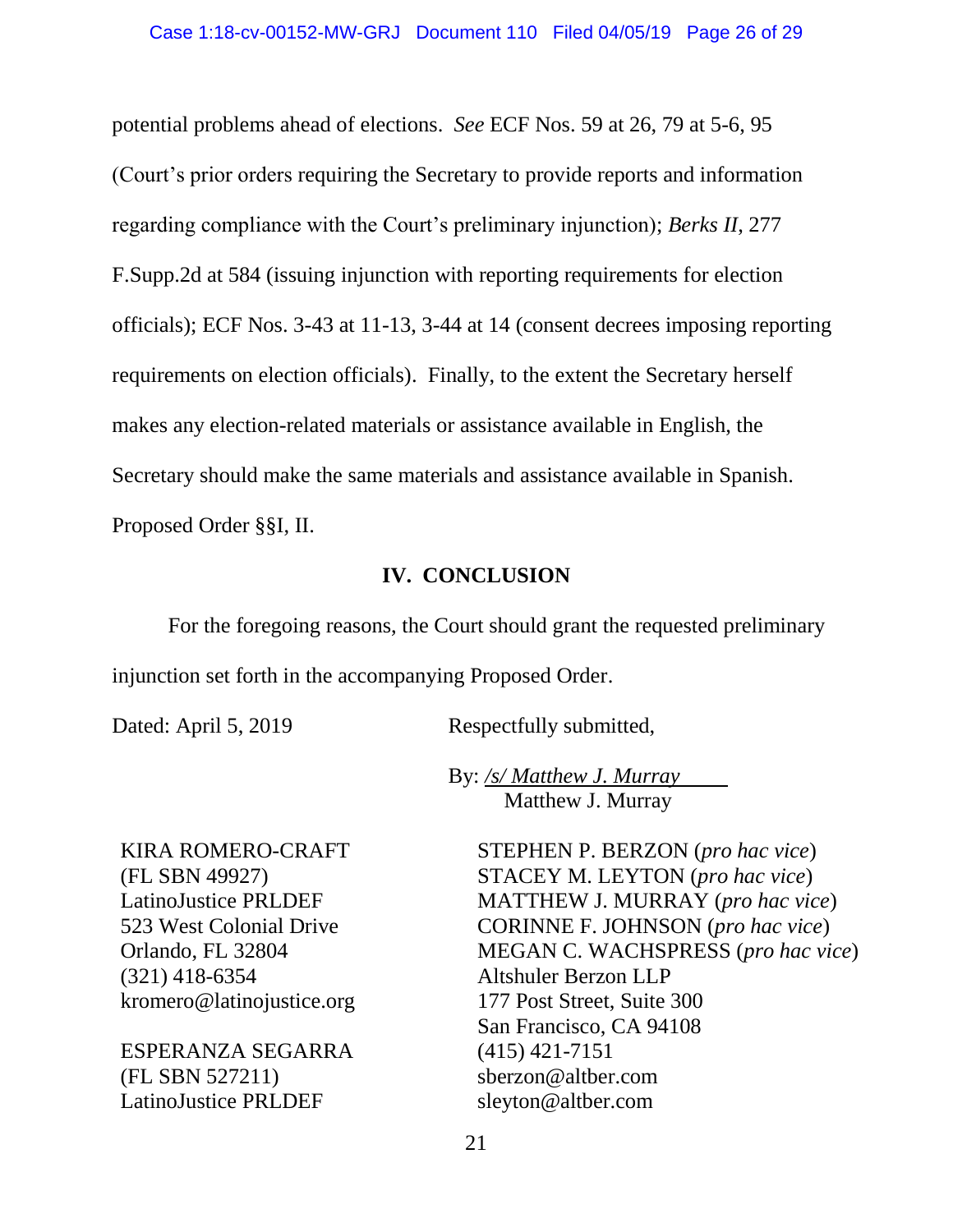99 Hudson Street, 14th Floor New York, NY 10013 (212) 219-3360 esegarra@latinojustice.org

*Attorneys for Plaintiffs*

CHIRAAG BAINS\* (*pro hac vice*) Demos 740 6th Street NW, 2nd Floor Washington, DC 20001 cbains@demos.org

\* Not admitted in the District of Columbia; practice limited pursuant to D.C. App. R. 49(c)(3).

STUART NAIFEH (*pro hac vice*) MIRANDO GALINDO (*pro hac vice*) Demos 80 Broad St, 4th Floor New York, NY 10004 (212) 485-6055 snaifeh@demos.org mgalindo@demos.org

*Attorneys for Plaintiffs* 

mmurray@altber.com cjohnson@altber.com mwachspress@altber.com

*Attorneys for Plaintiffs*

KATHERINE ROBERSON-YOUNG (FL SBN 38169) Service Employees International Union 11687 NE 18th Dr. North Miami, FL 33181-3278 (954) 804-2710 katherine.roberson-young@seiu.org

NICOLE G. BERNER *(pro hac vice)* Service Employees International Union 1800 Massachusetts Ave, NW Washington, D.C. 20036 (202) 730-7383 nicole.berner@seiu.org

*Attorneys for Plaintiffs Mi Familia Vota Education Fund and Vamos4PR*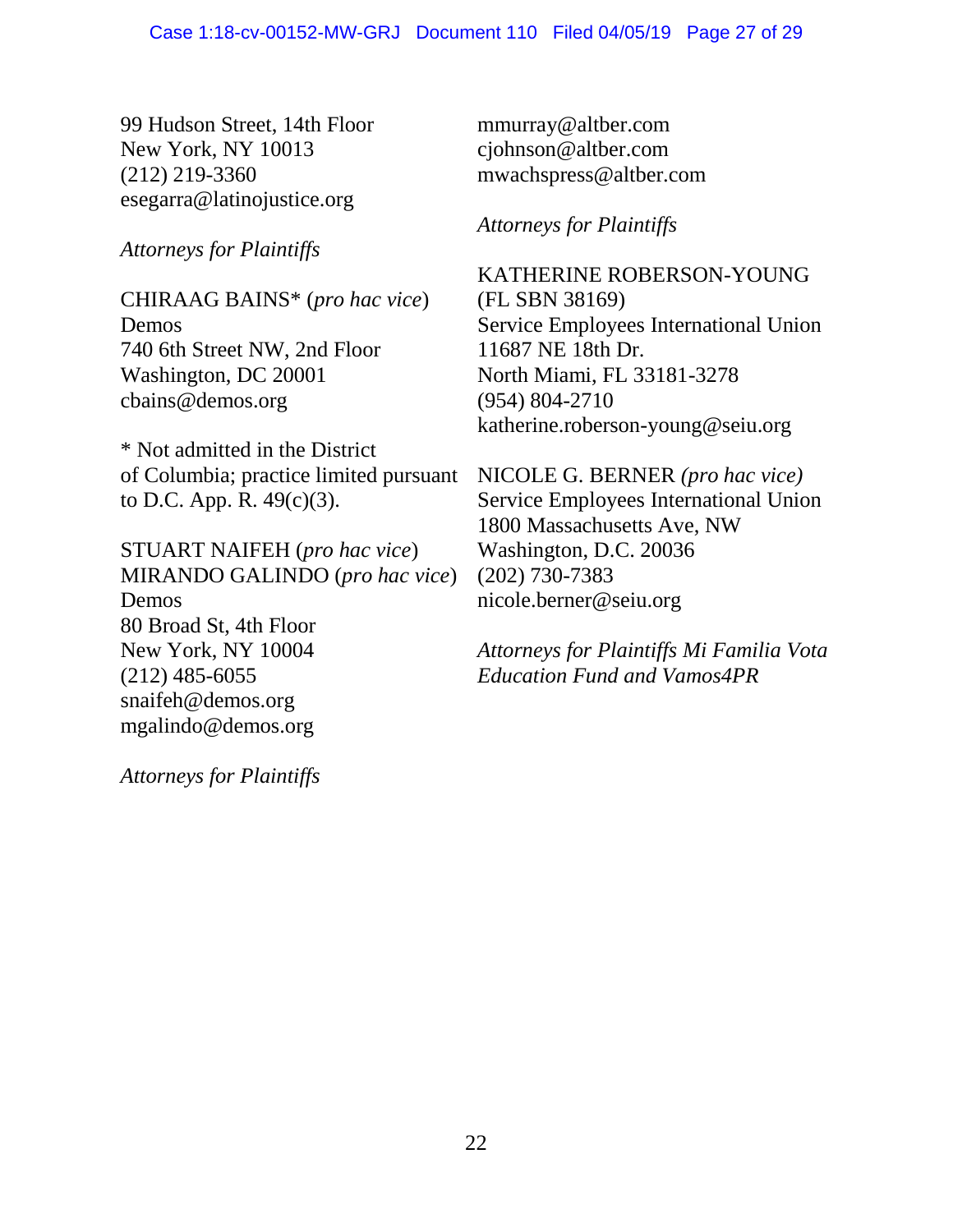#### **CERTIFICATE OF WORD COUNT**

Pursuant to Northern District of Florida Local Rule 7.1(F), I certify that, according to the word count of the word processing system used to prepare this document, the foregoing memorandum contains 4,641 words.

> */s/ Matthew J. Murray* Matthew J. Murray

#### **CERTIFICATE OF ATTORNEY CONFERENCE**

Pursuant to Northern District of Florida Local Rule 7.1(C), I certify that, prior to filing this motion, counsel for Plaintiffs conferred with counsel for Defendants by telephone in a good faith attempt to resolve the matters raised herein. Plaintiffs' counsel explained that Plaintiffs intended to file a motion for a preliminary injunction against Defendant Secretary of State of Florida Laurel M. Lee seeking relief similar to the relief Plaintiffs sought in their first motion for a preliminary injunction, for upcoming elections from August 1, 2019 through the resolution of this litigation. Counsel for Defendant Secretary of State Lee indicated that Defendant Lee would not take a position on this motion without seeing a copy of the motion. Counsel for Defendant Supervisor Barton indicated that Defendant Barton would not take a position on this motion without seeing a copy of the motion.

> */s/ Matthew J. Murray* Matthew J. Murray